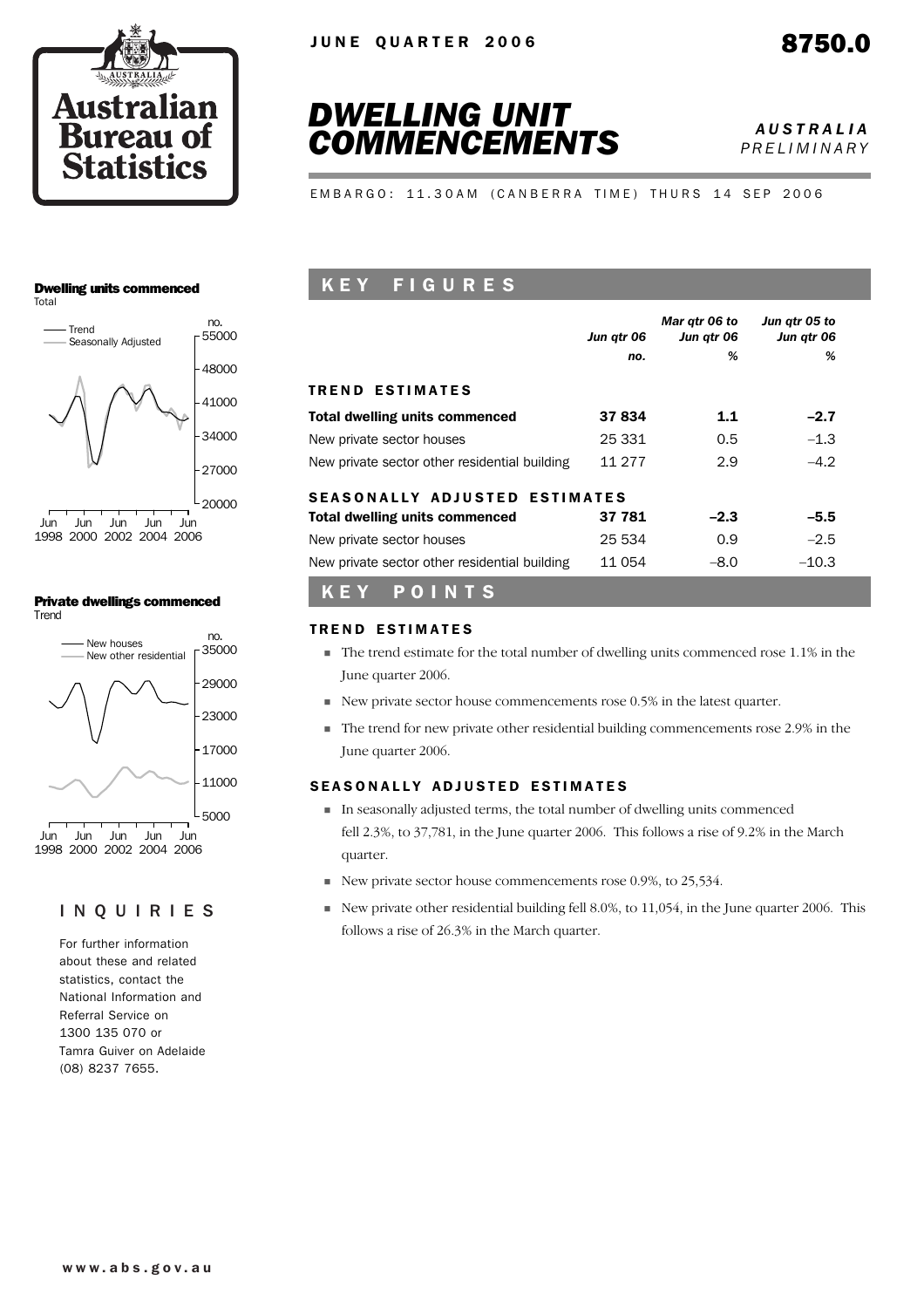## NOTES

| FORTHCOMING ISSUES      |                                                                                                                                                                                                                                                                                                                                                                                                                                                                                                                                                                                                                                                                                                                                                                                                                                                                                    |                                                                                                                                                                                                                                                 | <b>RELEASE DATE</b> |  |  |  |  |  |  |
|-------------------------|------------------------------------------------------------------------------------------------------------------------------------------------------------------------------------------------------------------------------------------------------------------------------------------------------------------------------------------------------------------------------------------------------------------------------------------------------------------------------------------------------------------------------------------------------------------------------------------------------------------------------------------------------------------------------------------------------------------------------------------------------------------------------------------------------------------------------------------------------------------------------------|-------------------------------------------------------------------------------------------------------------------------------------------------------------------------------------------------------------------------------------------------|---------------------|--|--|--|--|--|--|
|                         |                                                                                                                                                                                                                                                                                                                                                                                                                                                                                                                                                                                                                                                                                                                                                                                                                                                                                    | ISSUE (Quarter)<br>14 December 2006<br>September 2006<br>December 2006<br>20 March 2007<br>Australian Bureau of Statistics<br>Australian Capital Territory<br>Aust. Australia<br>New South Wales<br>Northern Territory<br>quarter<br>Queensland |                     |  |  |  |  |  |  |
|                         |                                                                                                                                                                                                                                                                                                                                                                                                                                                                                                                                                                                                                                                                                                                                                                                                                                                                                    |                                                                                                                                                                                                                                                 |                     |  |  |  |  |  |  |
|                         |                                                                                                                                                                                                                                                                                                                                                                                                                                                                                                                                                                                                                                                                                                                                                                                                                                                                                    |                                                                                                                                                                                                                                                 |                     |  |  |  |  |  |  |
| <b>ABOUT THIS ISSUE</b> | This publication provides an early indication of trends in the number of dwelling units<br>commenced. The data are estimates based on a response rate of approximately 90% of a<br>sample of building jobs collected in the Building Activity Survey. More comprehensive<br>and updated results will be released in <i>Building Activity</i> , <i>Australia</i> (cat. no. 8752.0) on<br>13 October 2006.<br>Compared to the estimates published in <i>Building Activity</i> , <i>Australia</i> , March quarter 2006<br>(cat. no. 8752.0), released on 19 July 2006:<br>• the number of private sector new houses commenced in Australia during the March<br>quarter 2006 has been revised down by 581 (-2.5%).<br>• the number of new private sector other residential dwelling units commenced in<br>Australia during the March quarter 2006 has been revised down by 79 (-0.7%). |                                                                                                                                                                                                                                                 |                     |  |  |  |  |  |  |
| SIGNIFICANT REVISIONS   |                                                                                                                                                                                                                                                                                                                                                                                                                                                                                                                                                                                                                                                                                                                                                                                                                                                                                    |                                                                                                                                                                                                                                                 |                     |  |  |  |  |  |  |
| THIS ISSUE              |                                                                                                                                                                                                                                                                                                                                                                                                                                                                                                                                                                                                                                                                                                                                                                                                                                                                                    |                                                                                                                                                                                                                                                 |                     |  |  |  |  |  |  |
|                         |                                                                                                                                                                                                                                                                                                                                                                                                                                                                                                                                                                                                                                                                                                                                                                                                                                                                                    |                                                                                                                                                                                                                                                 |                     |  |  |  |  |  |  |
|                         |                                                                                                                                                                                                                                                                                                                                                                                                                                                                                                                                                                                                                                                                                                                                                                                                                                                                                    |                                                                                                                                                                                                                                                 |                     |  |  |  |  |  |  |
|                         |                                                                                                                                                                                                                                                                                                                                                                                                                                                                                                                                                                                                                                                                                                                                                                                                                                                                                    |                                                                                                                                                                                                                                                 |                     |  |  |  |  |  |  |
|                         |                                                                                                                                                                                                                                                                                                                                                                                                                                                                                                                                                                                                                                                                                                                                                                                                                                                                                    |                                                                                                                                                                                                                                                 |                     |  |  |  |  |  |  |
| ABBREVIATIONS           | ABS                                                                                                                                                                                                                                                                                                                                                                                                                                                                                                                                                                                                                                                                                                                                                                                                                                                                                |                                                                                                                                                                                                                                                 |                     |  |  |  |  |  |  |
|                         | ACT                                                                                                                                                                                                                                                                                                                                                                                                                                                                                                                                                                                                                                                                                                                                                                                                                                                                                |                                                                                                                                                                                                                                                 |                     |  |  |  |  |  |  |
|                         |                                                                                                                                                                                                                                                                                                                                                                                                                                                                                                                                                                                                                                                                                                                                                                                                                                                                                    |                                                                                                                                                                                                                                                 |                     |  |  |  |  |  |  |
|                         | <b>NSW</b>                                                                                                                                                                                                                                                                                                                                                                                                                                                                                                                                                                                                                                                                                                                                                                                                                                                                         |                                                                                                                                                                                                                                                 |                     |  |  |  |  |  |  |
|                         | NT                                                                                                                                                                                                                                                                                                                                                                                                                                                                                                                                                                                                                                                                                                                                                                                                                                                                                 |                                                                                                                                                                                                                                                 |                     |  |  |  |  |  |  |
|                         | qtr                                                                                                                                                                                                                                                                                                                                                                                                                                                                                                                                                                                                                                                                                                                                                                                                                                                                                |                                                                                                                                                                                                                                                 |                     |  |  |  |  |  |  |
|                         | Old                                                                                                                                                                                                                                                                                                                                                                                                                                                                                                                                                                                                                                                                                                                                                                                                                                                                                |                                                                                                                                                                                                                                                 |                     |  |  |  |  |  |  |
|                         | SA                                                                                                                                                                                                                                                                                                                                                                                                                                                                                                                                                                                                                                                                                                                                                                                                                                                                                 | South Australia                                                                                                                                                                                                                                 |                     |  |  |  |  |  |  |
|                         | Tas.                                                                                                                                                                                                                                                                                                                                                                                                                                                                                                                                                                                                                                                                                                                                                                                                                                                                               | Tasmania                                                                                                                                                                                                                                        |                     |  |  |  |  |  |  |
|                         | Vic.                                                                                                                                                                                                                                                                                                                                                                                                                                                                                                                                                                                                                                                                                                                                                                                                                                                                               | Victoria                                                                                                                                                                                                                                        |                     |  |  |  |  |  |  |
|                         |                                                                                                                                                                                                                                                                                                                                                                                                                                                                                                                                                                                                                                                                                                                                                                                                                                                                                    | WA Western Australia                                                                                                                                                                                                                            |                     |  |  |  |  |  |  |
|                         |                                                                                                                                                                                                                                                                                                                                                                                                                                                                                                                                                                                                                                                                                                                                                                                                                                                                                    |                                                                                                                                                                                                                                                 |                     |  |  |  |  |  |  |
|                         |                                                                                                                                                                                                                                                                                                                                                                                                                                                                                                                                                                                                                                                                                                                                                                                                                                                                                    |                                                                                                                                                                                                                                                 |                     |  |  |  |  |  |  |

Susan Linacre Acting Australian Statistician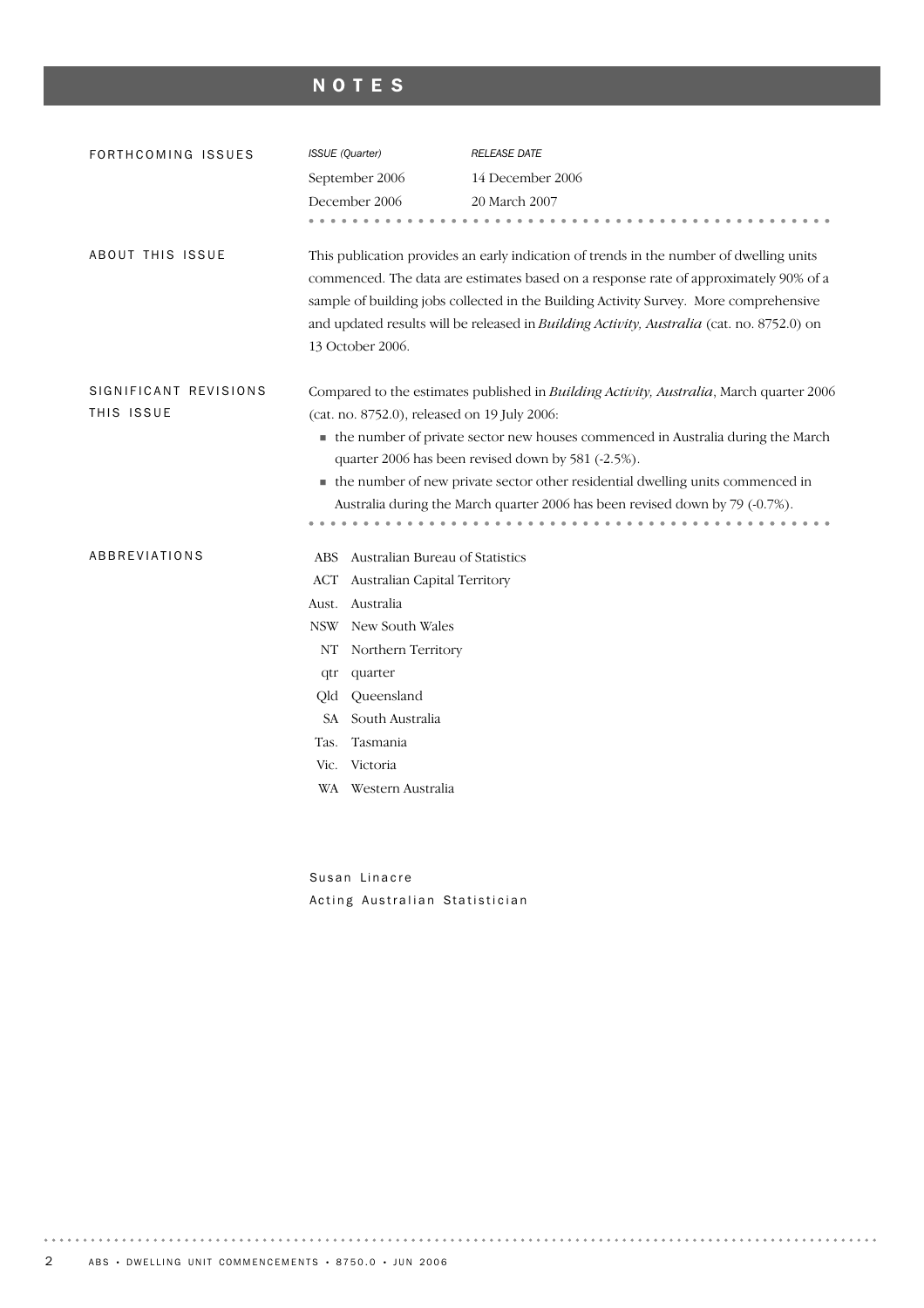#### DWELLING UNIT COMMENCEMENTS ORIGINAL

. . . . . .

#### ORIGINAL ESTIMATES

|                                               |            | Mar gtr 06 to | Jun gtr 05 to |  |
|-----------------------------------------------|------------|---------------|---------------|--|
|                                               | Jun gtr 06 | Jun gtr 06    | Jun gtr 06    |  |
|                                               | no.        | %             | %             |  |
| New private sector houses                     | 25 741     | 13.4          | $-2.3$        |  |
| New private sector other residential building | 10885      | 1.3           | $-10.3$       |  |
| Private sector conversion, etc.               | 301        | $-16.9$       | $-38.3$       |  |
| Public sector dwellings                       | 858        | 21.9          | $-7.4$        |  |
| <b>Total dwelling units</b>                   | 37 785     | 9.5           | -5.3          |  |
|                                               |            |               |               |  |

- ! The total number of dwelling units commenced rose 9.5% in the June quarter 2006, to 37,785.
- $\blacksquare$  New private sector house commencements rose 13.4%, to 25,741. Commencements rose in all states and territories except the Australian Capital Territory.
- ! New private sector other residential building rose 1.3%, to 10,885. Victoria, Queensland, Western Australia and Tasmania recorded rises.
- ! The total number of public sector dwellings commenced rose 21.9%, to 858.

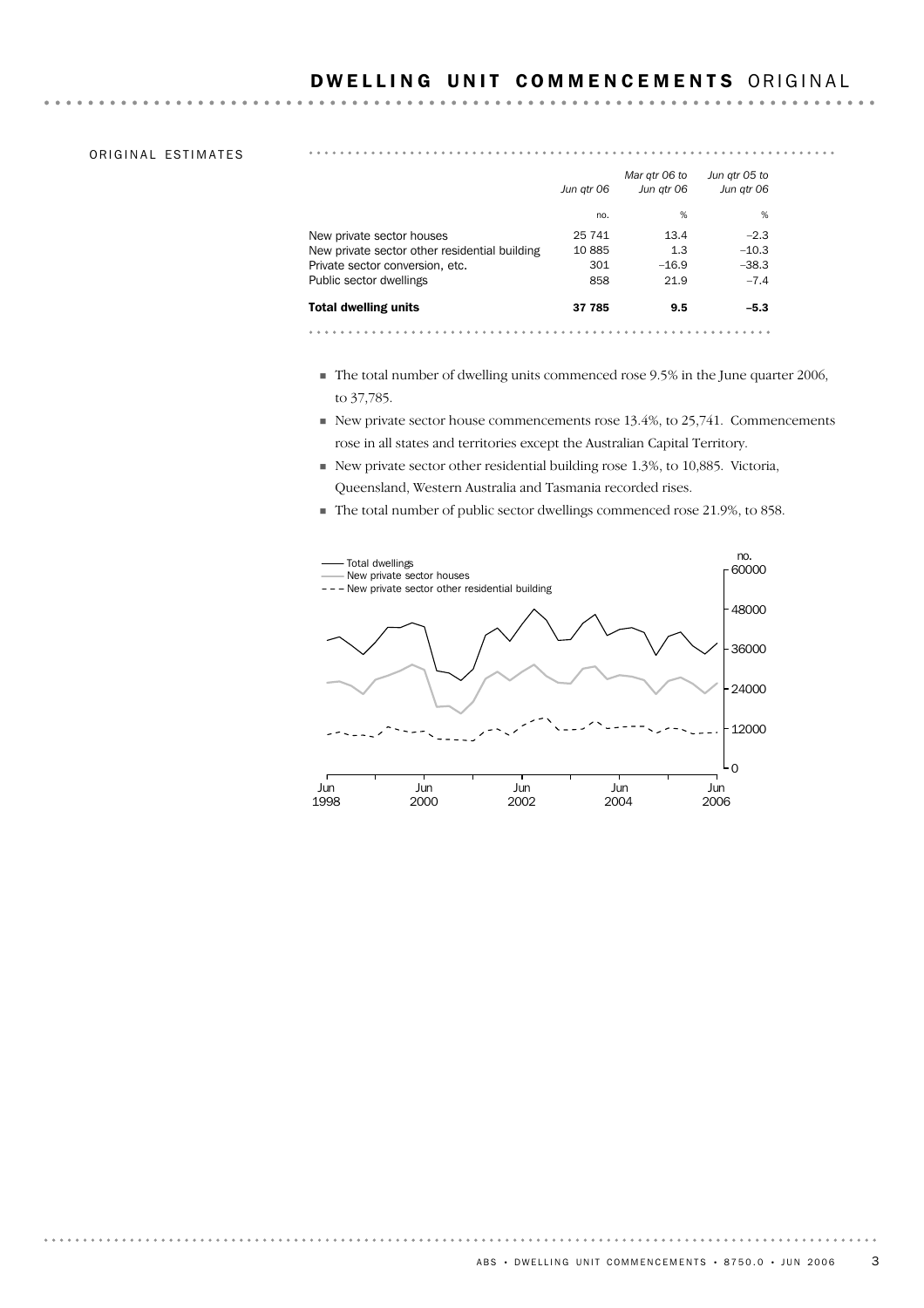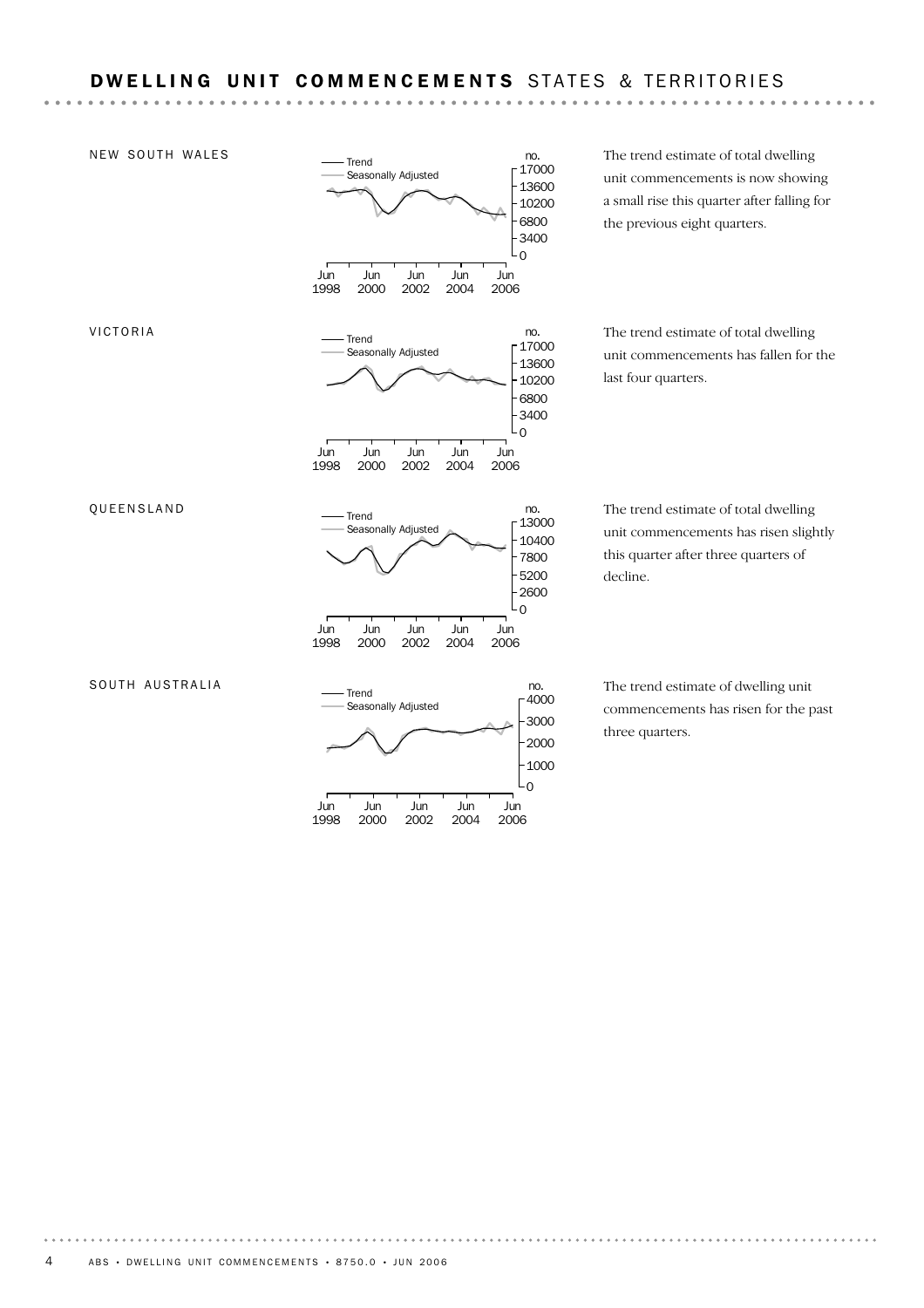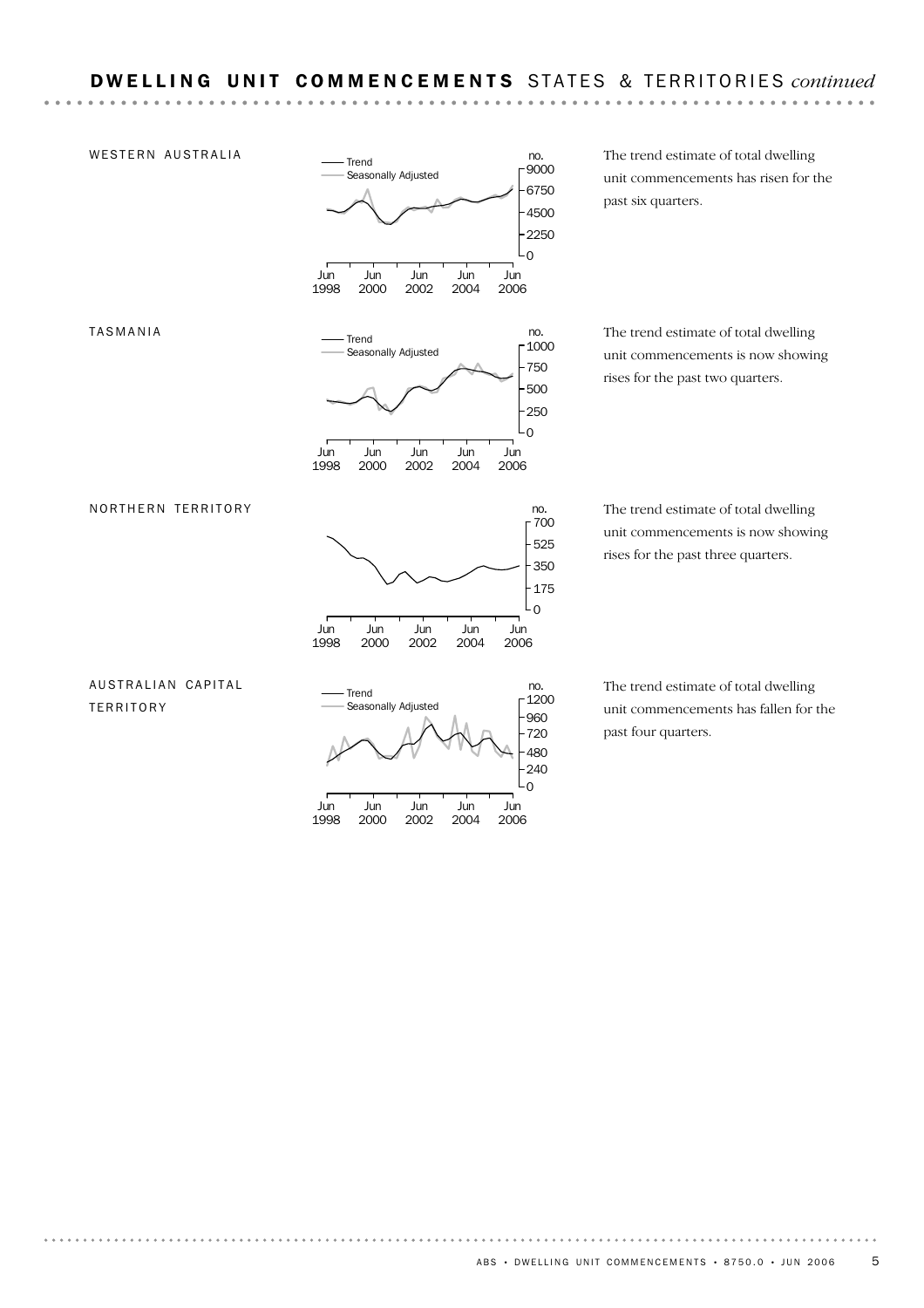## LIST OF TABLES

TABLES

#### *page*

| 1  |                                                                                         |
|----|-----------------------------------------------------------------------------------------|
| 2  |                                                                                         |
| 3  | Dwelling unit commencements, states and territories $\dots\dots\dots\dots\dots\dots$    |
| 4  | Dwelling unit commencements, states and territories, change from                        |
|    |                                                                                         |
| 5. | Dwelling unit commencements, states and territories, original $\dots \dots \dots \dots$ |
| 6  | Dwelling unit commencements, states and territories, private sector,                    |
|    |                                                                                         |
| 7  | Dwelling unit commencements, states and territories, public sector,                     |
|    |                                                                                         |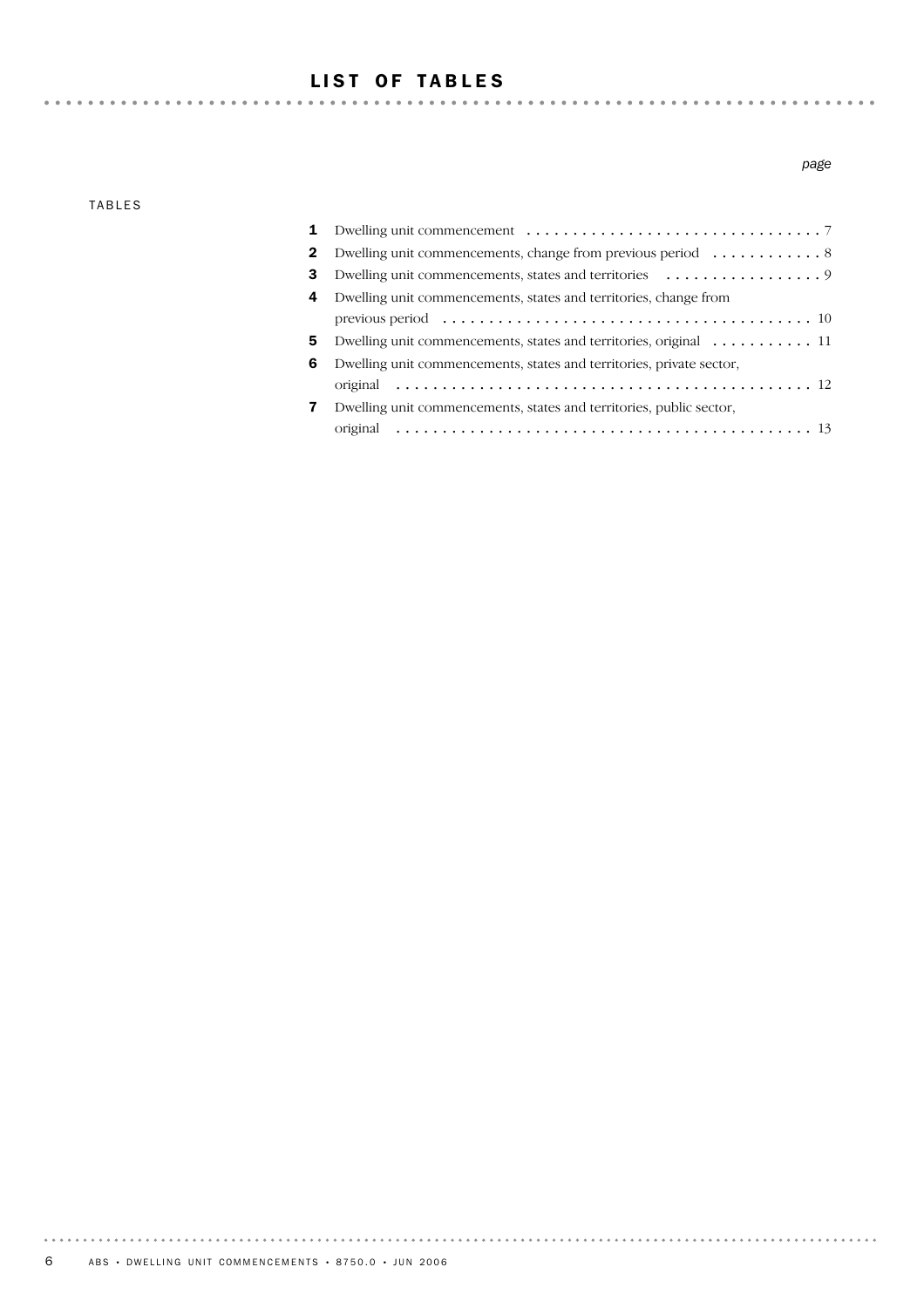|                                                  | PRIVATE SECTOR                       |                                        |                                      | <b>TOTAL SECTORS</b>                    |                                       |                                      |
|--------------------------------------------------|--------------------------------------|----------------------------------------|--------------------------------------|-----------------------------------------|---------------------------------------|--------------------------------------|
|                                                  | New<br>houses                        | New other<br>residential<br>building   | Total<br>dwelling<br>units(a)        | New<br>houses                           | New other<br>residential<br>building  | Total<br>dwelling<br>units(a)        |
|                                                  | no.                                  | no.                                    | no.                                  | no.                                     | no.                                   | no.                                  |
|                                                  |                                      |                                        | ORIGINAL                             |                                         |                                       |                                      |
| 2003–04<br>2004–05<br>2005–06<br>2005            | 115 960<br>103 043<br>101 493        | 50 717<br>48 097<br>43 877             | 168 927<br>153 314<br>146 991        | 117 540<br>105 059<br>103 297           | 52 577<br>50 295<br>45 487            | 172 376<br>157 547<br>150 505        |
| Mar Otr<br>Jun Otr<br>Sep Qtr<br>Dec Otr<br>2006 | 22 332<br>26 345<br>27 489<br>25 556 | 10 602<br>12 135<br>11834<br>10 408    | 33 285<br>38 968<br>40 045<br>36 201 | 22 713<br>26 784<br>28 0 25<br>26 0 28  | 11 0 75<br>12 617<br>12 390<br>10 734 | 34 141<br>39894<br>41 198<br>37 001  |
| Mar Otr<br>Jun Qtr                               | 22 706<br>25 741                     | 10 750<br>10885                        | 33 818<br>36 927                     | 23 066<br>26 178                        | 11 062<br>11 301                      | 34 522<br>37 785                     |
|                                                  |                                      |                                        | SEASONALLY ADJUSTED                  |                                         |                                       |                                      |
| 2005<br>Mar Qtr                                  | 24 848                               | 11 895                                 | 37 163                               | 25 329                                  | 12 537                                | 38 288                               |
| Jun Otr<br>Sep Qtr<br>Dec Otr                    | 26 187<br>25825<br>24 781            | 12 3 26<br>11 511<br>9517              | 39 006<br>37 841<br>34 610           | 26 660<br>26 28 2<br>25 207             | 12 807<br>11 902<br>9899              | 39 966<br>38 750<br>35 4 21          |
| 2006<br>Mar Otr<br>Jun Qtr                       | 25 304<br>25 534                     | 12 0 16<br>11 054                      | 37 760<br>36 895                     | 25 7 5 7<br>26 004                      | 12 449<br>11 465                      | 38 679<br>37 781                     |
|                                                  |                                      |                                        | TREND                                |                                         |                                       |                                      |
| 2005                                             |                                      |                                        |                                      |                                         |                                       |                                      |
| Mar Otr<br>Jun Qtr<br>Sep Otr<br>Dec Otr         | 25 489<br>25 655<br>25 549<br>25 328 | 12 018<br>11 7 7 4<br>11 239<br>10 883 | 38 005<br>37889<br>37 234<br>36 621  | 25 992<br>26 1 23<br>25 999<br>25 7 7 2 | 12 668<br>12 301<br>11 643<br>11 278  | 39 166<br>38 903<br>38 117<br>37 488 |
| 2006<br>Mar Otr<br>Jun Qtr                       | 25 207<br>25 331                     | 10 963<br>11 277                       | 36 537<br>36 940                     | 25 656<br>25 792                        | 11 370<br>11 698                      | 37 412<br>37834                      |
|                                                  |                                      |                                        |                                      |                                         |                                       |                                      |

(a) Includes Conversions, etc.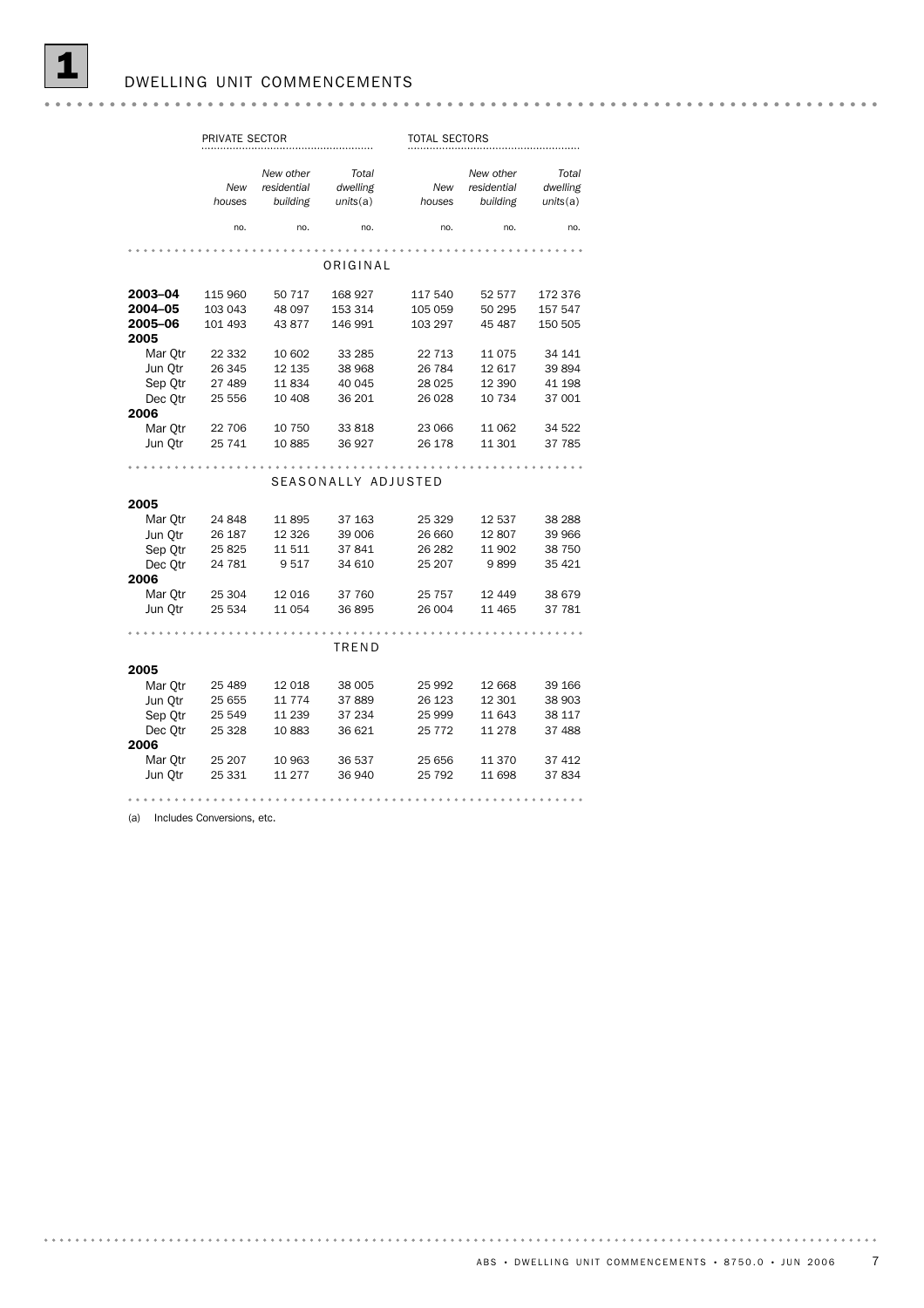|         |               | PRIVATE SECTOR                       |                               | <b>TOTAL SECTORS</b> |                                      |                               |
|---------|---------------|--------------------------------------|-------------------------------|----------------------|--------------------------------------|-------------------------------|
|         | New<br>houses | New other<br>residential<br>building | Total<br>dwelling<br>units(a) | New<br>houses        | New other<br>residential<br>building | Total<br>dwelling<br>units(a) |
|         | %             | %                                    | %                             | %                    | %                                    | %                             |
|         |               |                                      | ORIGINAL                      |                      |                                      |                               |
| 2003-04 | 4.8           | $-4.6$                               | 1.4                           | 4.5                  | $-4.4$                               | 1.2                           |
| 2004-05 | $-11.1$       | $-5.2$                               | $-9.2$                        | $-10.6$              | $-4.3$                               | $-8.6$                        |
| 2005-06 | $-1.5$        | $-8.8$                               | $-4.1$                        | $-1.7$               | $-9.6$                               | $-4.5$                        |
| 2005    |               |                                      |                               |                      |                                      |                               |
| Mar Qtr | $-16.3$       | $-16.4$                              | $-16.3$                       | $-16.7$              | $-17.3$                              | $-16.9$                       |
| Jun Qtr | 18.0          | 14.5                                 | 17.1                          | 17.9                 | 13.9                                 | 16.9                          |
| Sep Qtr | 4.3           | $-2.5$                               | 2.8                           | 4.6                  | $-1.8$                               | 3.3                           |
| Dec Otr | $-7.0$        | $-12.0$                              | $-9.6$                        | $-7.1$               | $-13.4$                              | $-10.2$                       |
| 2006    |               |                                      |                               |                      |                                      |                               |
| Mar Otr | $-11.2$       | 3.3                                  | $-6.6$                        | $-11.4$              | 3.1                                  | $-6.7$                        |
| Jun Otr | 13.4          | 1.3                                  | 9.2                           | 13.5                 | 2.2                                  | 9.5                           |
|         |               |                                      |                               |                      |                                      |                               |
|         |               |                                      | SEASONALLY ADJUSTED           |                      |                                      |                               |
| 2005    |               |                                      |                               |                      |                                      |                               |
| Mar Otr | $-4.1$        | 2.7                                  | $-2.3$                        | $-4.2$               | 0.8                                  | $-2.8$                        |
| Jun Qtr | 5.4           | 3.6                                  | 5.0                           | 5.3                  | 2.2                                  | 4.4                           |
| Sep Qtr | $-1.4$        | $-6.6$                               | $-3.0$                        | $-1.4$               | $-7.1$                               | $-3.0$                        |
| Dec Otr | $-4.0$        | $-17.3$                              | $-8.5$                        | $-4.1$               | $-16.8$                              | $-8.6$                        |

Jun Qtr 0.5 2.9 1.1 0.5 2.9 1.1 Mar Qtr –0.5 0.7 –0.2 –0.5 0.8 –0.2

Dec Qtr –0.9 –3.2 –1.6 –0.9 –3.1 –1.7 Sep Qtr –0.4 –4.5 –1.7 –0.5 –5.3 –2.0 Jun Qtr 0.7 –2.0 –0.3 0.5 –2.9 –0.7 Mar Qtr –0.2 1.3 0.2 –0.1 1.1 0.2

TREND

Jun Qtr 0.9 –8.0 –2.3 1.0 –7.9 –2.3 Mar Qtr 2.1 26.3 9.1 2.2 25.8 9.2

(a) Includes Conversions, etc.

2006

2005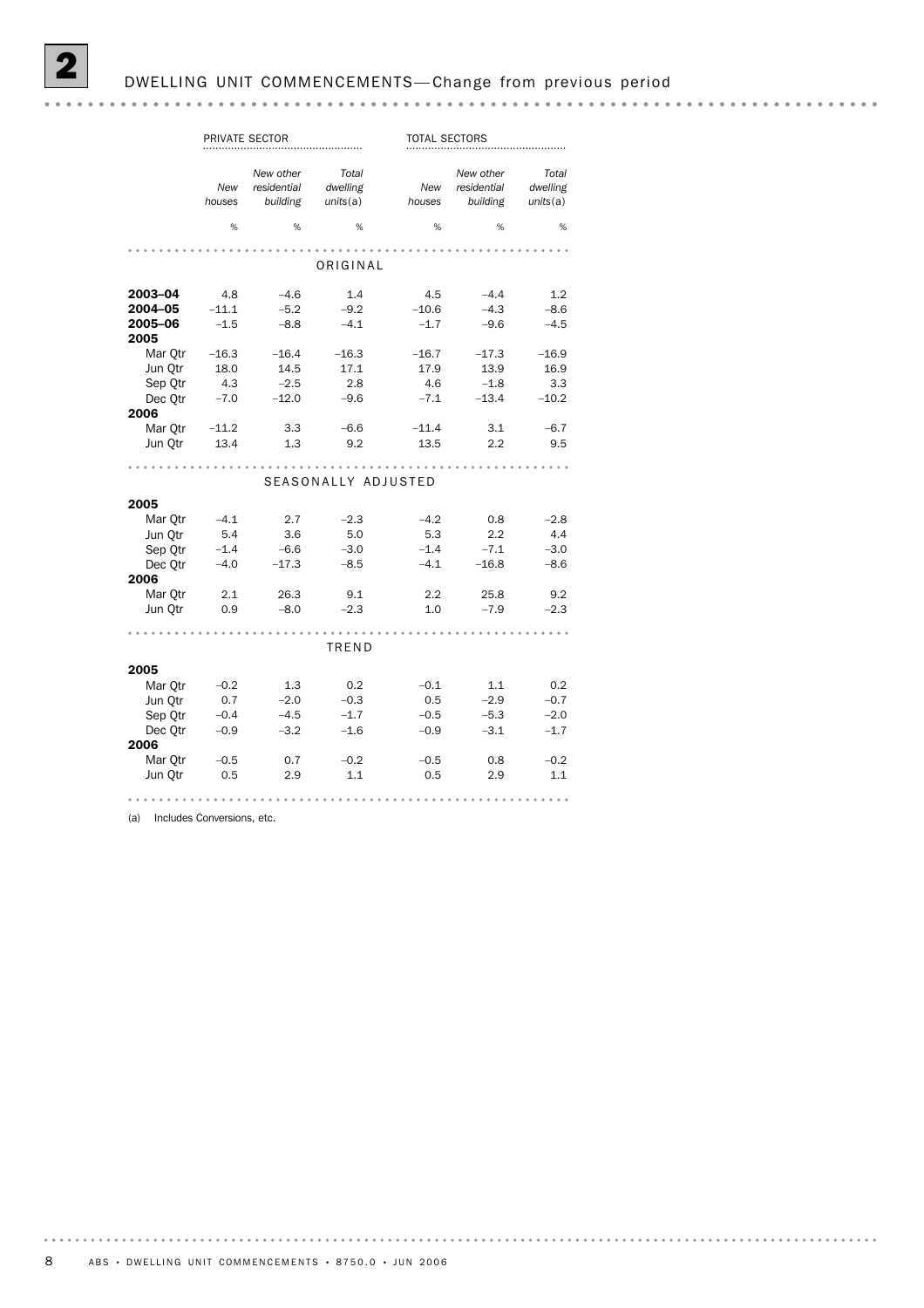|         | <b>NSW</b> | Vic.    | Old     | <b>SA</b>           | <b>WA</b> | Tas.    | ΝT      | <b>ACT</b> | Aust.   |
|---------|------------|---------|---------|---------------------|-----------|---------|---------|------------|---------|
| Period  | no.        | no.     | no.     | no.                 | no.       | no.     | no.     | no.        | no.     |
|         |            |         |         |                     |           |         |         |            |         |
|         |            |         |         | ORIGINAL            |           |         |         |            |         |
| 2003-04 | 44 016     | 45 287  | 43 842  | 10 033              | 22 436    | 2820    | 1046    | 2896       | 172 376 |
| 2004-05 | 37 788     | 41 0 21 | 38 716  | 10 603              | 22 798    | 2814    | 1 3 4 9 | 2 4 5 8    | 157 547 |
| 2005-06 | 32 036     | 39 103  | 37 393  | 10 611              | 25 593    | 2 5 6 2 | 1 3 6 4 | 1844       | 150 505 |
| 2005    |            |         |         |                     |           |         |         |            |         |
| Mar Qtr | 7 3 5 3    | 8 6 1 0 | 8738    | 2 2 4 6             | 5 3 8 6   | 689     | 303     | 817        | 34 141  |
| Jun Otr | 9078       | 10 953  | 9 3 8 5 | 3 0 3 6             | 5 7 0 2   | 664     | 236     | 840        | 39 894  |
| Sep Qtr | 8782       | 11 151  | 10 473  | 2541                | 6870      | 662     | 364     | 354        | 41 198  |
| Dec Qtr | 7472       | 9559    | 9909    | 2 5 8 2             | 6 0 3 4   | 598     | 435     | 412        | 37 001  |
| 2006    |            |         |         |                     |           |         |         |            |         |
| Mar Qtr | 8 5 3 3    | 8 4 6 7 | 7 5 2 9 | 2 7 1 8             | 5821      | 619     | 233     | 602        | 34 522  |
| Jun Otr | 7 2 4 9    | 9926    | 9482    | 2 7 7 0             | 6868      | 683     | 332     | 476        | 37 785  |
|         |            |         |         |                     |           |         |         |            |         |
|         |            |         |         |                     |           |         |         |            |         |
|         |            |         |         | SEASONALLY ADJUSTED |           |         |         |            |         |
| 2005    |            |         |         |                     |           |         |         |            |         |
| Mar Qtr | 8075       | 9543    | 10 043  | 2 5 0 7             | 5757      | 690     | 354     | 770        | 38 288  |
| Jun Qtr | 9376       | 10 503  | 9505    | 2914                | 6 0 2 4   | 663     | 279     | 760        | 39 966  |
| Sep Otr | 8 4 4 7    | 10 683  | 9742    | 2 6 1 0             | 6 2 6 0   | 676     | 355     | 489        | 38 750  |
| Dec Otr | 6927       | 9487    | 9 2 2 9 | 2 3 8 7             | 5911      | 587     | 336     | 409        | 35 4 21 |
| 2006    |            |         |         |                     |           |         |         |            |         |
| Mar Otr | 9374       | 9438    | 8692    | 2968                | 6 2 3 0   | 619     | 281     | 564        | 38 679  |
| Jun Qtr | 7 5 1 3    | 9504    | 9597    | 2 708               | 7 2 3 9   | 679     | 402     | 395        | 37 781  |
|         |            |         |         |                     |           |         |         |            |         |
|         |            |         |         |                     |           |         |         |            |         |
|         |            |         |         | TREND               |           |         |         |            |         |
| 2005    |            |         |         |                     |           |         |         |            |         |
| Mar Qtr | 8990       | 10 280  | 9566    | 2678                | 5760      | 700     | 335     | 648        | 39 166  |
| Jun Otr | 8 5 3 4    | 10 330  | 9670    | 2676                | 5982      | 677     | 323     | 670        | 38 903  |
| Sep Otr | 8 2 8 6    | 10 178  | 9537    | 2 6 3 9             | 6 0 4 0   | 640     | 320     | 575        | 38 117  |
| Dec Qtr | 8 1 4 7    | 9876    | 9 2 2 6 | 2642                | 6 1 3 4   | 624     | 323     | 481        | 37488   |
| 2006    |            |         |         |                     |           |         |         |            |         |
| Mar Otr | 8 0 6 9    | 9498    | 9 1 3 3 | 2 703               | 6 4 3 2   | 628     | 338     | 457        | 37 412  |
| Jun Otr | 8 1 1 7    | 9 3 0 6 | 9 1 6 3 | 2820                | 6875      | 647     | 351     | 450        | 37834   |
|         |            |         |         |                     |           |         |         |            |         |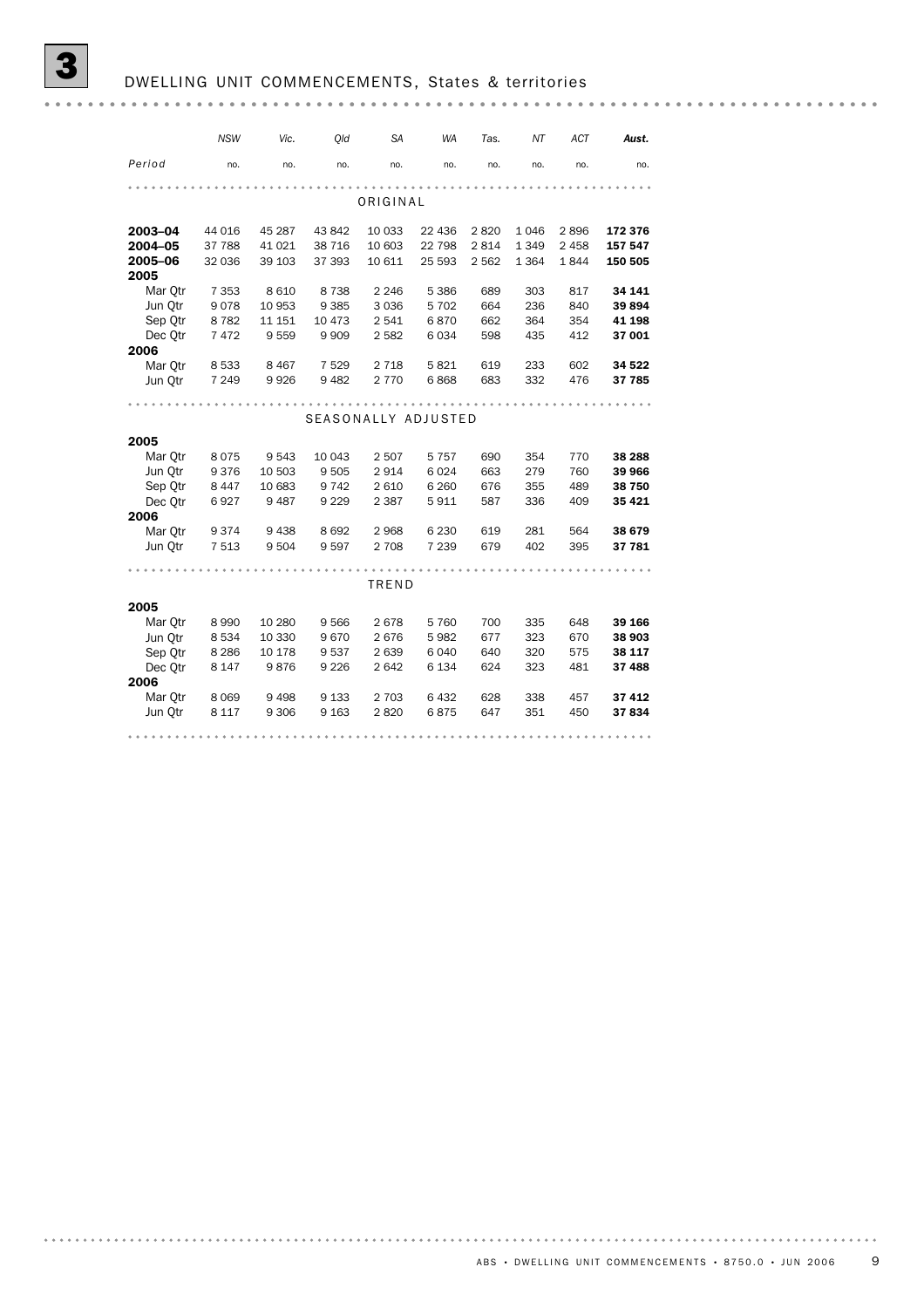## DWELLING UNIT COMMENCEMENTS, States & territories-Change from previous period

|                 | <b>NSW</b> | Vic.    | Qld                 | <b>SA</b> | <b>WA</b> | Tas.    | ΝT      | ACT     | Aust.   |
|-----------------|------------|---------|---------------------|-----------|-----------|---------|---------|---------|---------|
| Period          | %          | %       | %                   | %         | %         | %       | %       | %       | %       |
|                 |            |         |                     |           |           |         |         |         |         |
|                 |            |         |                     | ORIGINAL  |           |         |         |         |         |
| 2003-04         | $-8.6$     | $-1.2$  | 10.7                | $-2.4$    | 10.6      | 36.4    | 5.9     | $-7.8$  | 1.2     |
| 2004-05         | $-14.1$    | $-9.4$  | $-11.7$             | 5.7       | 1.6       | $-0.2$  | 28.9    | $-15.1$ | $-8.6$  |
| 2005-06<br>2005 | $-15.2$    | $-4.7$  | $-3.4$              | 0.1       | 12.3      | $-9.0$  | 1.1     | $-25.0$ | $-4.5$  |
| Mar Otr         | $-30.1$    | $-22.1$ | $-6.8$              | $-21.9$   | $-3.4$    | $-14.9$ | $-29.2$ | 90.0    | $-16.9$ |
| Jun Otr         | 23.5       | 27.2    | 7.4                 | 35.2      | 5.9       | $-3.6$  | $-22.0$ | 2.9     | 16.9    |
| Sep Qtr         | $-3.3$     | 1.8     | 11.6                | $-16.3$   | 20.5      | $-0.3$  | 54.0    | $-57.9$ | 3.3     |
| Dec Otr<br>2006 | $-14.9$    | $-14.3$ | $-5.4$              | 1.6       | $-12.2$   | $-9.8$  | 19.6    | 16.4    | $-10.2$ |
| Mar Otr         | 14.2       | $-11.4$ | $-24.0$             | 5.3       | $-3.5$    | 3.5     | $-46.4$ | 46.1    | $-6.7$  |
| Jun Otr         | $-15.0$    | 17.2    | 25.9                | 1.9       | 18.0      | 10.3    | 42.5    | $-20.9$ | 9.5     |
|                 |            |         |                     |           |           |         |         |         |         |
|                 |            |         | SEASONALLY ADJUSTED |           |           |         |         |         |         |
| 2005            |            |         |                     |           |           |         |         |         |         |
| Mar Otr         | $-16.9$    | $-13.2$ | 13.1                | $-4.9$    | 5.7       | $-13.1$ | 5.0     | 83.3    | $-2.8$  |
| Jun Qtr         | 16.1       | 10.1    | $-5.4$              | 16.2      | 4.6       | $-3.9$  | $-21.2$ | $-1.3$  | 4.4     |
| Sep Qtr         | $-9.9$     | 1.7     | 2.5                 | $-10.4$   | 3.9       | 2.0     | 27.2    | $-35.7$ | $-3.0$  |
| Dec Otr         | $-18.0$    | $-11.2$ | $-5.3$              | $-8.5$    | $-5.6$    | $-13.2$ | $-5.4$  | $-16.4$ | $-8.6$  |
| 2006            |            |         |                     |           |           |         |         |         |         |
| Mar Otr         | 35.3       | $-0.5$  | $-5.8$              | 24.3      | 5.4       | 5.5     | $-16.4$ | 37.9    | 9.2     |
| Jun Otr         | $-19.9$    | 0.7     | 10.4                | $-8.8$    | 16.2      | 9.7     | 43.1    | $-30.0$ | $-2.3$  |
|                 |            |         |                     |           |           |         |         |         |         |
|                 |            |         |                     | TREND     |           |         |         |         |         |
| 2005            |            |         |                     |           |           |         |         |         |         |
| Mar Otr         | $-4.8$     | 0.7     | $-0.9$              | 3.6       | 3.8       | $-0.3$  | $-4.3$  | 11.9    | 0.2     |
| Jun Otr         | $-5.1$     | 0.5     | 1.1                 | $-0.1$    | 3.9       | $-3.3$  | $-3.6$  | 3.4     | $-0.7$  |
| Sep Otr         | $-2.9$     | $-1.5$  | $-1.4$              | $-1.4$    | 1.0       | $-5.5$  | $-0.9$  | $-14.2$ | $-2.0$  |
| Dec Otr         | $-1.7$     | $-3.0$  | $-3.3$              | 0.1       | 1.6       | $-2.5$  | 0.9     | $-16.3$ | $-1.7$  |
| 2006            |            |         |                     |           |           |         |         |         |         |
| Mar Otr         | $-1.0$     | $-3.8$  | $-1.0$              | 2.3       | 4.9       | 0.6     | 4.6     | $-5.0$  | $-0.2$  |
| Jun Qtr         | 0.6        | $-2.0$  | 0.3                 | 4.3       | 6.9       | 3.0     | 3.8     | $-1.5$  | $1.1$   |
|                 |            |         |                     |           |           |         |         |         |         |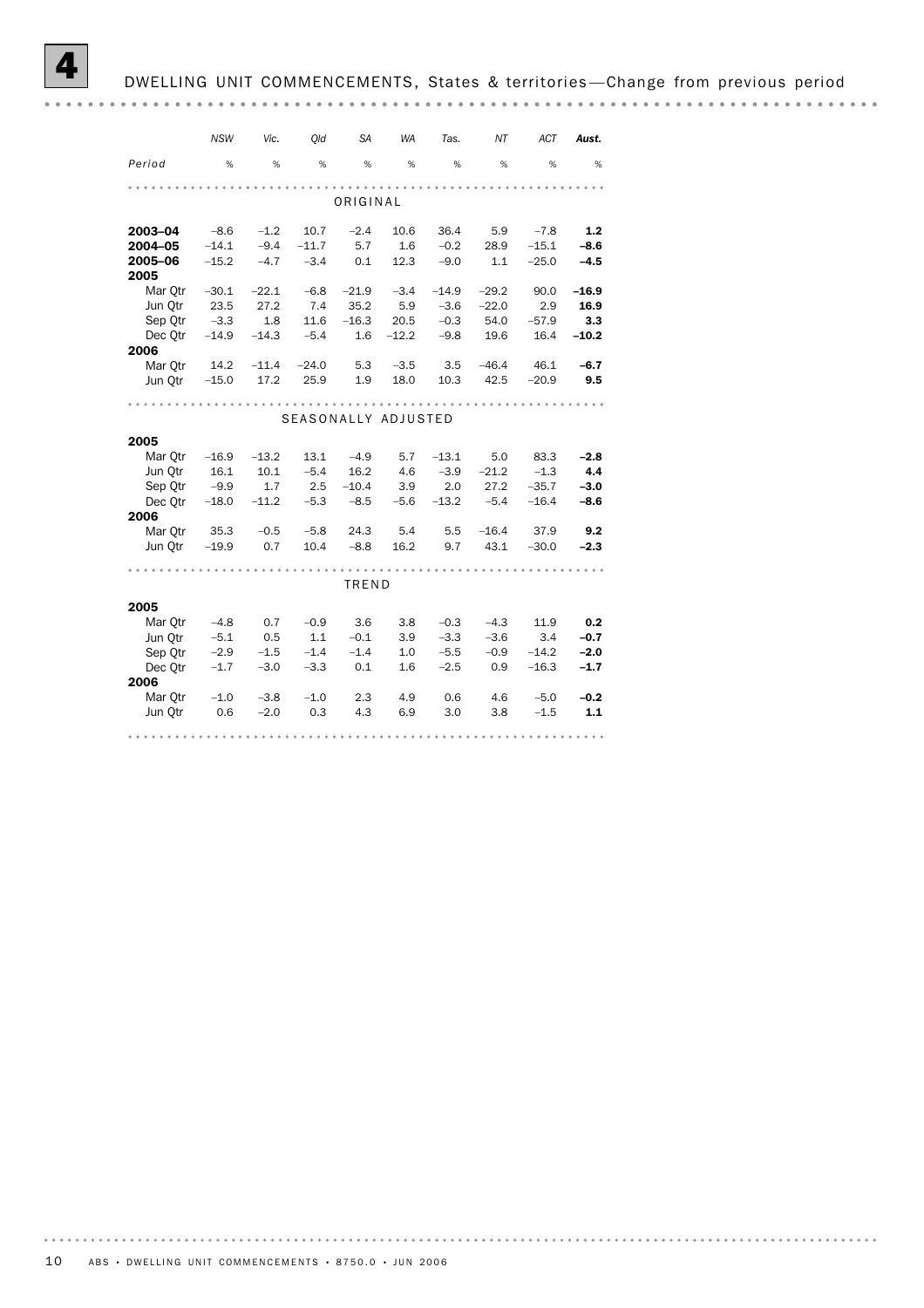|                 | <b>NSW</b> | Vic.     | Qld                            | SА                | WA      | Tas.         | ΝT           | ACT     | Aust.   |
|-----------------|------------|----------|--------------------------------|-------------------|---------|--------------|--------------|---------|---------|
| Period          | no.        | no.      | no.                            | no.               | no.     | no.          | no.          | no.     | no.     |
|                 |            |          |                                |                   |         |              |              |         |         |
|                 |            |          |                                | <b>NEW HOUSES</b> |         |              |              |         |         |
| 2003–04         | 22 247     | 34 615   | 29 672                         | 8 0 3 0           | 18 515  | 2 4 8 7      | 515          | 1458    | 117 540 |
| 2004–05         | 19 264     | 30 357   | 24 961                         | 8 3 2 3           | 18 139  | 2 4 2 7      | 633          | 955     | 105 059 |
| 2005–06         | 15 5 24    | 29 4 9 6 | 24 690                         | 8 1 2 3           | 21 502  | 2 2 4 5      | 675          | 1 0 4 3 | 103 297 |
| 2005            |            |          |                                |                   |         |              |              |         |         |
| Mar Otr         | 3843       | 6 2 6 0  | 5 5 3 1                        | 1808              | 4 3 2 4 | 644          | 132          | 172     | 22 713  |
| Jun Qtr         | 4 4 4 2    | 8 2 9 6  | 6 1 1 2                        | 2 3 7 3           | 4507    | 571          | 153          | 328     | 26 784  |
| Sep Otr         | 4 2 4 2    | 7896     | 7 1 8 5                        | 2023              | 5 6 5 2 | 575          | 167          | 285     | 28 0 25 |
| Dec Qtr<br>2006 | 4 2 2 2    | 7454     | 5995                           | 2 1 1 1           | 5 3 2 4 | 527          | 181          | 214     | 26 028  |
| Mar Otr         | 3 5 3 0    | 6782     | 4971                           | 1875              | 4913    | 554          | 141          | 300     | 23 066  |
| Jun Qtr         | 3 5 3 0    | 7 3 6 5  | 6 5 3 8                        | 2 1 1 4           | 5613    | 589          | 186          | 244     | 26 178  |
|                 |            |          |                                |                   |         |              |              |         |         |
|                 |            |          | NEW OTHER RESIDENTIAL BUILDING |                   |         |              |              |         |         |
| 2003–04         | 20 693     | 9975     | 14 064                         | 1829              | 3828    | 259          | 497          | 1 4 3 2 | 52 577  |
| 2004–05         | 17 734     | 9602     | 13 697                         | 2 2 0 2           | 4546    | 311          | 704          | 1500    | 50 295  |
| 2005-06         | 16 062     | 8983     | 12 596                         | 2 2 5 5           | 3884    | 287          | 625          | 797     | 45 487  |
| 2005            |            |          |                                |                   |         |              |              |         |         |
| Mar Qtr         | 3 4 5 2    | 2 1 2 8  | 3 1 9 2                        | 421               | 1 0 3 3 | 35           | 170          | 645     | 11 075  |
| Jun Qtr         | 4 3 7 9    | 2 4 8 3  | 3 2 6 1                        | 651               | 1 1 5 8 | 92           | 81           | 511     | 12 617  |
| Sep Qtr         | 4 3 2 8    | 2886     | 3 2 4 4                        | 395               | 1 1 9 0 | 83           | 196          | 67      | 12 390  |
| Dec Qtr         | 3 1 8 3    | 2 0 0 6  | 3894                           | 469               | 670     | 63           | 252          | 197     | 10 734  |
| 2006            |            |          |                                |                   |         |              |              |         |         |
| Mar Qtr         | 4923       | 1620     | 2 5 3 5                        | 736               | 800     | 58           | 89           | 301     | 11 062  |
| Jun Qtr         | 3628       | 2 4 7 0  | 2923                           | 654               | 1 2 2 4 | 83           | 88           | 232     | 11 301  |
|                 |            |          |                                |                   |         |              |              |         |         |
|                 |            |          |                                | CONVERSIONS, ETC. |         |              |              |         |         |
| 2003–04         | 1076       | 697      | 106                            | 173               | 93      | 74           | 34           | 6       | 2 2 5 9 |
| 2004-05         | 790        | 1 0 6 3  | 58                             | 78                | 113     | 76           | 12           | 3       | 2 1 9 3 |
| 2005-06<br>2005 | 450        | 624      | 108                            | 234               | 209     | 29           | 64           | 4       | 1723    |
| Mar Qtr         | 58         | 223      | 16                             | 18                | 29      | 10           | 1            |         | 354     |
| Jun Qtr         | 256        | 173      | 12                             | 12                | 37      | $\mathbf{1}$ | 2            | 1       | 494     |
| Sep Qtr         | 212        | 369      | 44                             | 122               | 28      | 5            | $\mathbf{1}$ | 2       | 783     |
| Dec Qtr<br>2006 | 66         | 99       | 20                             | З                 | 41      | 8            | 2            | 1       | 239     |
| Mar Qtr         | 81         | 65       | 23                             | 107               | 109     | 6            | 3            | 1       | 395     |
| Jun Qtr         | 91         | 91       | 21                             | $\overline{2}$    | 31      | 11           | 58           |         | 306     |
|                 |            |          |                                |                   |         |              |              |         |         |
|                 |            |          |                                | TOTAL             |         |              |              |         |         |
| 2003-04         | 44 016     | 45 287   | 43 842                         | 10 033            | 22 436  | 2820         | 1 0 4 6      | 2896    | 172 376 |
| 2004-05         | 37 788     | 41 0 21  | 38 7 16                        | 10 603            | 22 798  | 2 8 1 4      | 1 3 4 9      | 2 4 5 8 | 157 547 |
| 2005-06         | 32 036     | 39 103   | 37 393                         | 10 611            | 25 593  | 2 5 6 2      | 1 3 6 4      | 1844    | 150 505 |
| 2005            |            |          |                                |                   |         |              |              |         |         |
| Mar Otr         | 7 3 5 3    | 8610     | 8738                           | 2 2 4 6           | 5 3 8 6 | 689          | 303          | 817     | 34 141  |
| Jun Qtr         | 9078       | 10 953   | 9 3 8 5                        | 3 0 3 6           | 5 7 0 2 | 664          | 236          | 840     | 39 894  |
| Sep Qtr         | 8782       | 11 151   | 10 473                         | 2541              | 6870    | 662          | 364          | 354     | 41 198  |
| Dec Qtr         | 7472       | 9559     | 9 9 0 9                        | 2582              | 6034    | 598          | 435          | 412     | 37 001  |
| 2006            |            |          |                                |                   |         |              |              |         |         |
| Mar Qtr         | 8 5 3 3    | 8467     | 7 5 2 9                        | 2 7 1 8           | 5821    | 619          | 233          | 602     | 34 522  |
| Jun Qtr         | 7 2 4 9    | 9926     | 9482                           | 2 7 7 0           | 6868    | 683          | 332          | 476     | 37 785  |
|                 |            |          |                                |                   |         |              |              |         |         |

— nil or rounded to zero (including null cells)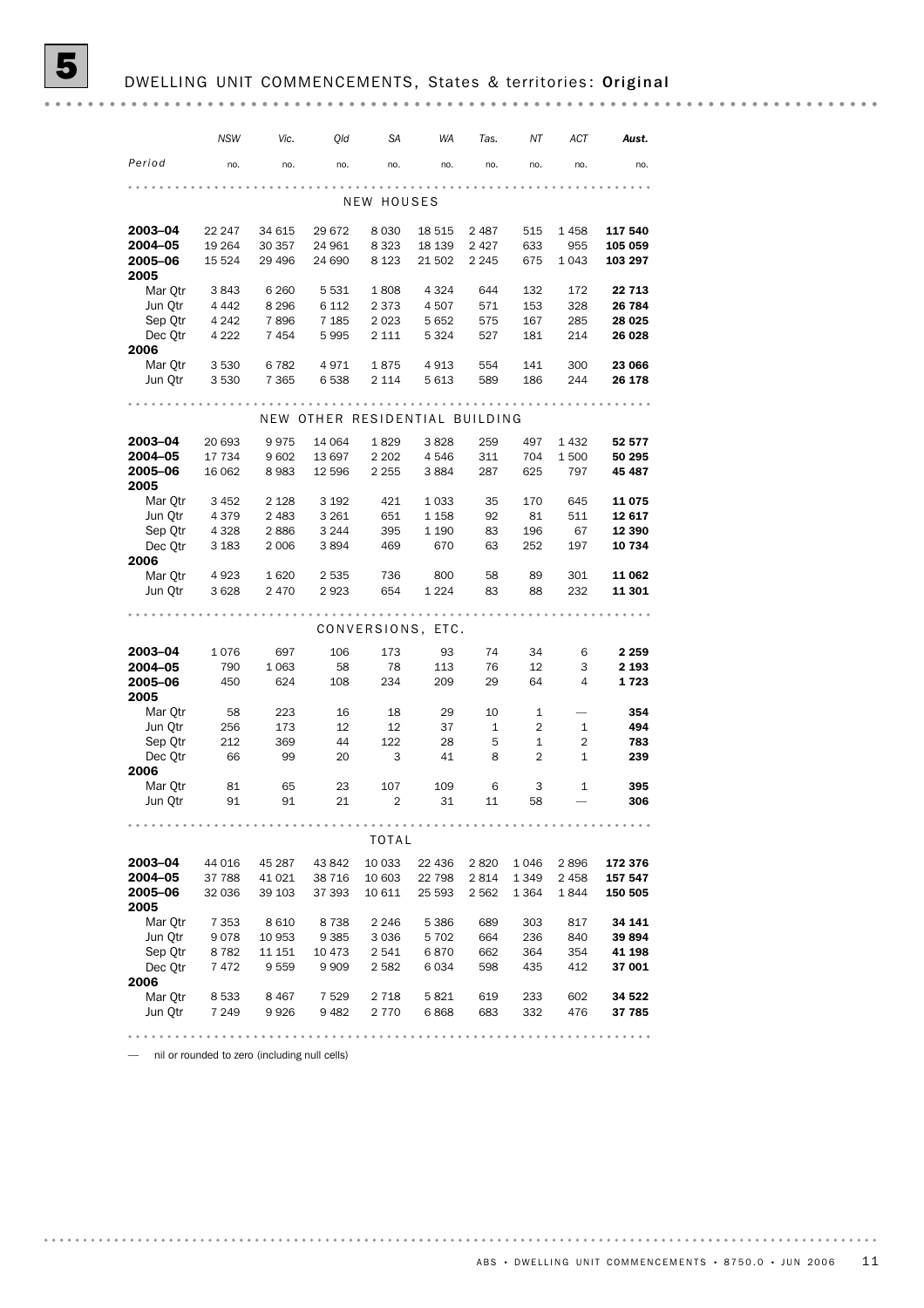|                 | NSW     | Vic.    | Qld                            | SА           | WA                | Tas.    | ΝT           | ACT          | Aust.   |
|-----------------|---------|---------|--------------------------------|--------------|-------------------|---------|--------------|--------------|---------|
| Period          | no.     | no.     | no.                            | no.          | no.               | no.     | no.          | no.          | no.     |
|                 |         |         |                                |              |                   |         |              |              |         |
|                 |         |         |                                | NEW HOUSES   |                   |         |              |              |         |
| 2003-04         | 22 043  | 34 462  | 29 407                         | 7 7 2 4      | 18 0 38           | 2 4 8 1 | 359          | 1 4 4 5      | 115 960 |
| 2004-05         | 18 997  | 30 0 22 | 24 751                         | 7830         | 17 716            | 2 3 2 5 | 465          | 937          | 103 043 |
| 2005–06         | 15 336  | 29 224  | 24 4 62                        | 7695         | 20 930            | 2 2 1 0 | 636          | 1 0 0 0      | 101 493 |
| 2005            |         |         |                                |              |                   |         |              |              |         |
| Mar Qtr         | 3801    | 6 2 1 2 | 5 4 9 8                        | 1 7 1 0      | 4 2 5 8           | 593     | 91           | 169          | 22 332  |
| Jun Qtr         | 4 3 9 2 | 8 2 5 1 | 6044                           | 2 2 6 4      | 4 4 0 5           | 561     | 105          | 322          | 26 345  |
| Sep Qtr         | 4 1 6 7 | 7839    | 7 1 2 6                        | 1960         | 5 4 0 6           | 557     | 151          | 284          | 27 489  |
| Dec Qtr         | 4 1 7 1 | 7 372   | 5919                           | 2 017        | 5 1 8 3           | 511     | 171          | 213          | 25 556  |
| 2006            |         |         |                                |              |                   |         |              |              |         |
| Mar Otr         | 3 4 8 7 | 6 714   | 4939                           | 1771         | 4826              | 553     | 138          | 278          | 22 706  |
| Jun Qtr         | 3511    | 7 300   | 6478                           | 1947         | 5 5 1 5           | 589     | 176          | 225          | 25 741  |
|                 |         |         |                                |              |                   |         |              |              |         |
|                 |         |         | NEW OTHER RESIDENTIAL BUILDING |              |                   |         |              |              |         |
| 2003-04         | 20 265  | 9696    | 13 670                         | 1742         | 3 2 7 7           | 259     | 429          | 1378         | 50 717  |
| 2004-05         | 17 321  | 9 2 6 2 | 13 177                         | 2 0 0 7      | 3932              | 219     | 678          | 1500         | 48 097  |
| 2005-06<br>2005 | 15 732  | 8878    | 12 193                         | 2 0 0 9      | 3 4 0 1           | 264     | 604          | 797          | 43877   |
| Mar Qtr         | 3 3 3 4 | 1968    | 3 1 6 3                        | 396          | 900               | 27      | 170          | 645          | 10 602  |
| Jun Qtr         | 4 2 6 4 | 2 4 4 7 | 3 1 4 2                        | 597          | 1014              | 86      | 73           | 511          | 12 135  |
| Sep Qtr         | 4 2 2 4 | 2855    | 3 1 2 7                        | 344          | 950               | 70      | 196          | 67           | 11834   |
| Dec Qtr         | 3 141   | 1976    | 3824                           | 353          | 631               | 55      | 231          | 197          | 10 408  |
| 2006            |         |         |                                |              |                   |         |              |              |         |
| Mar Qtr         | 4 7 8 8 | 1588    | 2 4 7 0                        | 702          | 754               | 58      | 89           | 301          | 10 750  |
| Jun Qtr         | 3579    | 2 4 5 8 | 2 772                          | 609          | 1 0 6 6           | 81      | 88           | 232          | 10885   |
|                 |         |         |                                |              |                   |         |              |              |         |
|                 |         |         |                                |              | CONVERSIONS, ETC. |         |              |              |         |
| 2003-04         | 1076    | 694     | 106                            | 173          | 87                | 74      | 34           | 6            | 2 2 5 0 |
| 2004-05         | 784     | 1 057   | 52                             | 78           | 112               | 76      | 12           | 3            | 2 1 7 4 |
| 2005-06<br>2005 | 450     | 558     | 108                            | 225          | 185               | 29      | 61           | 4            | 1 621   |
| Mar Qtr         | 58      | 221     | 16                             | 18           | 29                | 10      | $\mathbf{1}$ |              | 352     |
| Jun Qtr         | 254     | 169     | 12                             | 12           | 37                | 1       | 2            | $\mathbf{1}$ | 488     |
| Sep Qtr         | 212     | 335     | 44                             | 113          | 11                | 5       |              | 2            | 722     |
| Dec Otr         | 66      | 98      | 20                             | 3            | 41                | 8       |              | $\mathbf{1}$ | 236     |
| 2006            |         |         |                                |              |                   |         |              |              |         |
| Mar Qtr         | 81      | 34      | 23                             | 107          | 107               | 6       | 3            | $\mathbf{1}$ | 362     |
| Jun Otr         | 91      | 91      | 21                             | 2            | 26                | 11      | 58           |              | 301     |
|                 |         |         |                                | <b>TOTAL</b> |                   |         |              |              |         |
|                 |         |         |                                |              |                   |         |              |              |         |
| 2003–04         | 43 384  | 44 852  | 43 183                         | 9 6 4 0      | 21 402            | 2814    | 822          | 2829         | 168 927 |
| 2004-05         | 37 101  | 40 341  | 37 981                         | 9916         | 21 760            | 2 6 2 0 | 1 1 5 5      | 2 440        | 153 314 |
| 2005–06         | 31 521  | 38 661  | 36 762                         | 9928         | 24 514            | 2 5 0 4 | 1 3 0 1      | 1801         | 146 991 |
| 2005            |         |         |                                |              |                   |         |              |              |         |
| Mar Qtr         | 7 193   | 8 4 0 0 | 8676                           | 2 1 2 4      | 5 1 8 7           | 630     | 262          | 814          | 33 285  |
| Jun Qtr         | 8 911   | 10 868  | 9 1 9 8                        | 2873         | 5456              | 648     | 180          | 834          | 38 968  |
| Sep Qtr         | 8 603   | 11 029  | 10 296                         | 2 4 1 8      | 6 3 6 7           | 631     | 347          | 353          | 40 045  |
| Dec Qtr         | 7 3 7 9 | 9 4 4 6 | 9 7 6 3                        | 2 3 7 2      | 5854              | 574     | 402          | 411          | 36 201  |
| 2006            |         |         |                                |              |                   |         |              |              |         |
| Mar Qtr         | 8 3 5 7 | 8 3 3 6 | 7 432                          | 2 5 8 0      | 5 6 8 6           | 618     | 230          | 580          | 33 818  |
| Jun Qtr         | 7 1 8 2 | 9850    |                                | 9 271 2 558  | 6 607             | 681     | 322          | 457          | 36 927  |
|                 |         |         |                                |              |                   |         |              |              |         |

— nil or rounded to zero (including null cells)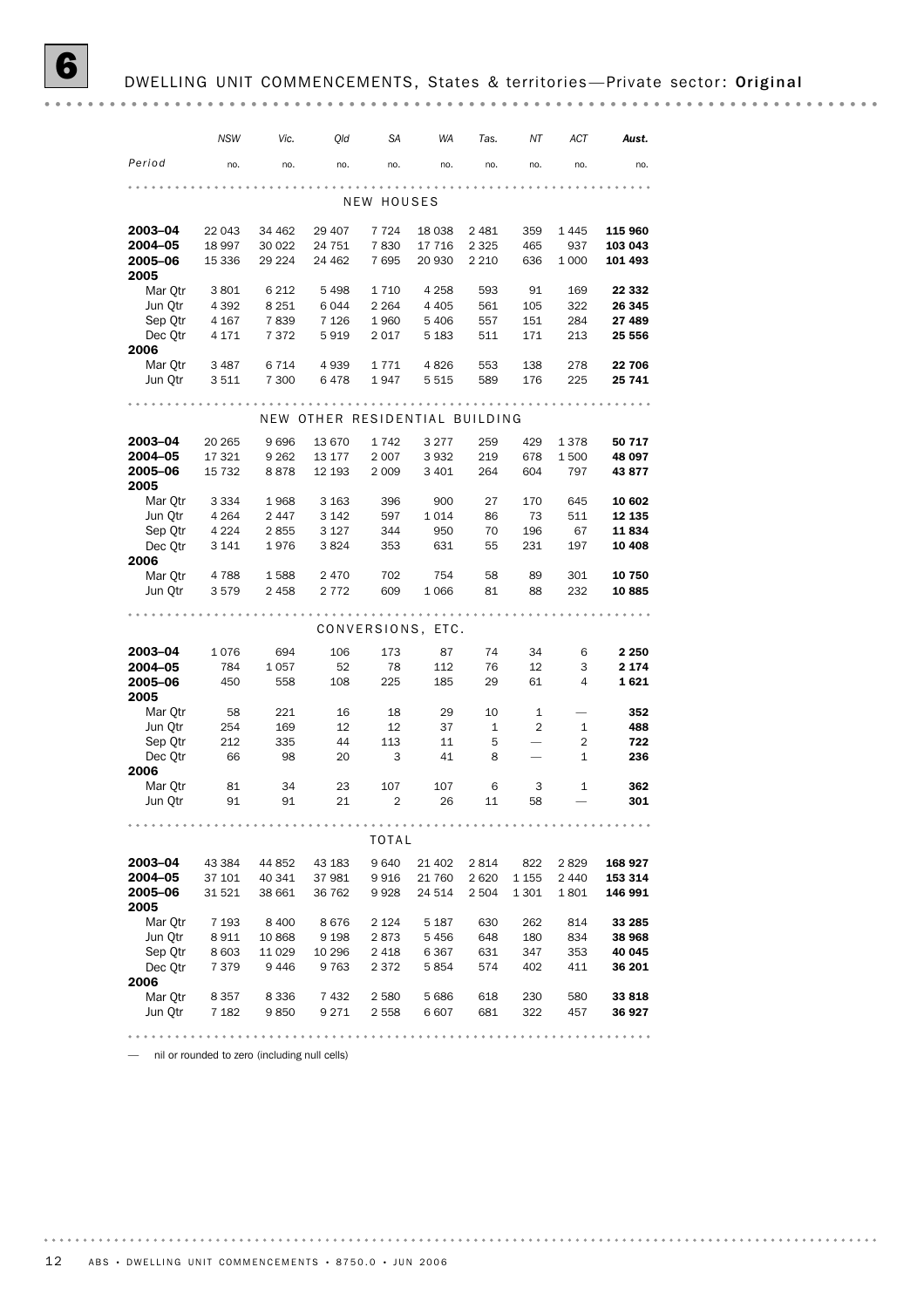## DWELLING UNIT COMMENCEMENTS, States & territories-Public sector: Original

|                    | <b>NSW</b>               | Vic.       | Qld        | SА         | WA                         | Tas.           | ΝT           | ACT          | Aust.              |
|--------------------|--------------------------|------------|------------|------------|----------------------------|----------------|--------------|--------------|--------------------|
| Period             | no.                      | no.        | no.        | no.        | no.                        | no.            | no.          | no.          | no.                |
|                    |                          |            |            | NEW HOUSES |                            |                |              |              |                    |
|                    |                          |            |            |            |                            |                |              |              |                    |
| 2003-04            | 204                      | 153        | 265        | 306        | 477                        | 6              | 156          | 13           | 1580               |
| 2004-05<br>2005–06 | 268<br>188               | 335        | 210<br>228 | 492<br>428 | 423                        | 102<br>35      | 168<br>39    | 18<br>43     | 2017<br>1803       |
| 2005               |                          | 272        |            |            | 572                        |                |              |              |                    |
| Mar Qtr            | 42                       | 48         | 33         | 98         | 66                         | 51             | 40           | 3            | 381                |
| Jun Qtr            | 50                       | 45         | 68         | 109        | 103                        | 10             | 48           | 6            | 439                |
| Sep Qtr            | 75                       | 57         | 60         | 63         | 246                        | 18             | 16           | 1            | 536                |
| Dec Otr            | 51                       | 82         | 76         | 94         | 141                        | 16             | 10           | $\mathbf{1}$ | 471                |
| 2006               |                          |            |            |            |                            |                |              |              |                    |
| Mar Qtr            | 43                       | 68         | 32         | 104        | 87                         | 1              | 3            | 22           | 359                |
| Jun Qtr            | 19                       | 65         | 60         | 167        | 98                         |                | 10           | 19           | 437                |
|                    |                          |            |            |            |                            |                |              |              |                    |
|                    | NEW                      |            |            |            | OTHER RESIDENTIAL BUILDING |                |              |              |                    |
| 2003-04            | 428                      | 279        | 394        | 87         | 550                        |                | 68           | 54           | 1860               |
| 2004–05            | 413                      | 339        | 519        | 194        | 614                        | 92             | 26           |              | 2 1 9 8            |
| 2005–06<br>2005    | 329                      | 104        | 403        | 246        | 483                        | 23             | 21           |              | 1609               |
| Mar Qtr            | 118                      | 160        | 29         | 25         | 133                        | 8              |              |              | 473                |
| Jun Qtr            | 115                      | 36         | 119        | 54         | 144                        | 6              | 8            |              | 482                |
| Sep Qtr            | 104                      | 31         | 117        | 51         | 240                        | 13             |              |              | 556                |
| Dec Otr            | 42                       | 30         | 70         | 116        | 39                         | 8              | 21           |              | 326                |
| 2006               |                          |            |            |            |                            |                |              |              |                    |
| Mar Qtr            | 134                      | 32         | 65         | 34         | 46                         |                |              |              | 311                |
| Jun Qtr            | 49                       | 11         | 151        | 45         | 158                        | 2              |              |              | 416                |
|                    |                          |            |            |            |                            |                |              |              |                    |
|                    |                          |            |            |            | CONVERSIONS, ETC.          |                |              |              |                    |
| 2003-04            |                          | 3          |            |            | 6                          |                |              |              | 9                  |
| 2004-05            | 6                        | 6          | 6          |            | $\mathbf{1}$               |                |              |              | 19                 |
| 2005-06<br>2005    | $\overline{\phantom{0}}$ | 66         |            | 9          | 24                         |                | 3            |              | 102                |
| Mar Qtr            |                          | 2          |            |            |                            |                |              |              | 2                  |
| Jun Qtr            | $\overline{2}$           | 4          |            |            |                            |                |              |              | 6                  |
| Sep Qtr            |                          | 34         |            | 9          | 17                         |                | $\mathbf{1}$ |              | 61                 |
| Dec Qtr            |                          | 1          |            |            |                            |                | 2            |              | з                  |
| 2006               |                          |            |            |            |                            |                |              |              |                    |
| Mar Qtr            |                          | 31         |            |            | 2                          |                |              |              | 33                 |
| Jun Qtr            |                          |            |            |            | 5                          |                |              |              | 5                  |
| 0.0.0              | 0.0.0.0.                 | 0.0.0.0.0. |            | TOTAL      |                            |                |              |              |                    |
|                    |                          |            |            |            | 1033                       |                |              |              |                    |
| 2003-04<br>2004-05 | 632<br>687               | 435<br>680 | 659<br>735 | 393<br>687 | 1038                       | 6<br>194       | 224<br>194   | 67<br>18     | 3 4 4 9<br>4 2 3 4 |
| 2005-06            | 517                      | 442        | 631        | 683        | 1079                       | 58             | 63           | 43           | 3515               |
| 2005               |                          |            |            |            |                            |                |              |              |                    |
| Mar Qtr            | 160                      | 210        | 62         | 123        | 199                        | 59             | 40           | 3            | 856                |
| Jun Qtr            | 167                      | 85         | 187        | 163        | 247                        | 16             | 56           | 6            | 927                |
| Sep Qtr            | 179                      | 122        | 177        | 123        | 503                        | 31             | 17           | $\mathbf{1}$ | 1 1 5 3            |
| Dec Otr            | 93                       | 113        | 146        | 210        | 180                        | 24             | 33           | 1            | 800                |
| 2006               |                          |            |            |            |                            |                |              |              |                    |
| Mar Qtr            | 177                      | 131        | 97         | 138        | 135                        | 1              | 3            | 22           | 704                |
| Jun Qtr            | 68                       | 76         | 211        | 212        | 261                        | $\overline{2}$ | 10           | 19           | 858                |
|                    |                          |            |            |            |                            |                |              |              |                    |

— nil or rounded to zero (including null cells)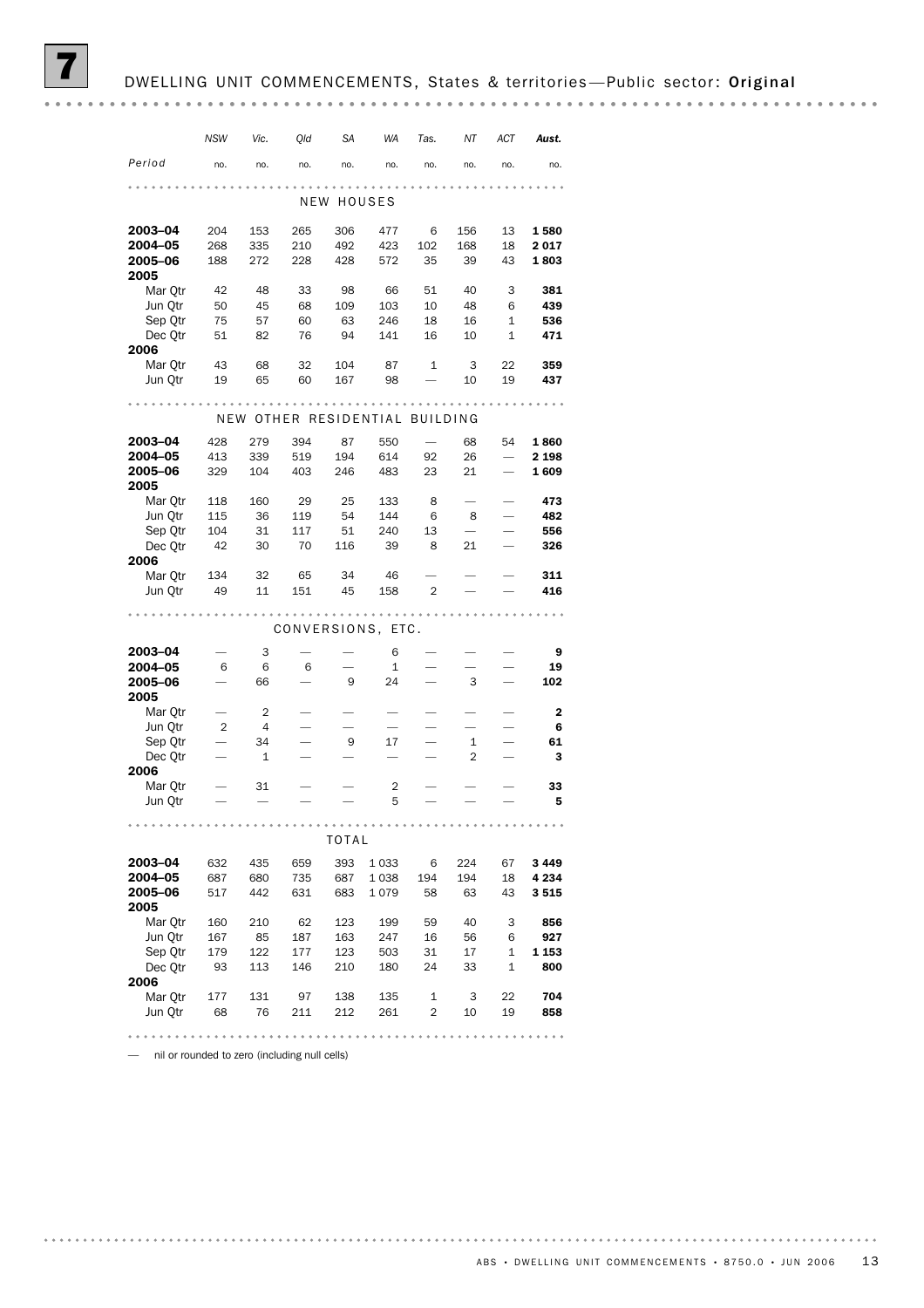#### EXPLANATORY NOTES

| <i><b>INTRODUCTION</b></i>      | 1 This publication contains preliminary estimates from the quarterly Building Activity<br>Survey of the number of dwelling units commenced during the current quarter and<br>revised estimates for the previous two quarters. More comprehensive and updated<br>results will be available shortly in Building Activity, Australia (cat. no. 8752.0).                                                                                                                                                                                                                                                                                                                                                                                                                                                         |            |            |            |            |            |            |                                 |            |            |
|---------------------------------|--------------------------------------------------------------------------------------------------------------------------------------------------------------------------------------------------------------------------------------------------------------------------------------------------------------------------------------------------------------------------------------------------------------------------------------------------------------------------------------------------------------------------------------------------------------------------------------------------------------------------------------------------------------------------------------------------------------------------------------------------------------------------------------------------------------|------------|------------|------------|------------|------------|------------|---------------------------------|------------|------------|
| SCOPE AND COVERAGE              | The statistics were compiled on the basis of returns collected from builders and<br>2<br>other individuals and organisations engaged in building activity. From the June quarter<br>2005, the quarterly survey consists of:<br>a sample survey of public and private sector residential building jobs valued at<br>\$50,000 or more<br>• an indirect component based on building approval details for all residential building<br>work approved from \$10,000 to less that \$50,000.                                                                                                                                                                                                                                                                                                                         |            |            |            |            |            |            |                                 |            |            |
|                                 | The use of sample survey techniques in the Building Activity Survey means that<br>3<br>reliable estimates of the number of private sector dwelling commencements are<br>generally available only at state, territory and Australia levels. Although subject to higher<br>relative standard errors, a range of sub-state estimates of dwelling commencements may<br>be available. Reliable small area data are available for the Northern Territory, which has<br>been completely enumerated since the June quarter 1991. Detailed data on Building<br>Approvals, based on information reported by local government and other reporting<br>authorities, are available for regions below state and territory level from the Building<br>Approval series compiled by the Australian Bureau of Statistics (ABS). |            |            |            |            |            |            |                                 |            |            |
| <b>CLASSIFICATION</b>           | 4 Ownership. The ownership of a building is classified as either private sector or<br>public sector, according to the sector of the intended owner of the completed building<br>as evident at the time of approval. Residential buildings being constructed by private<br>sector builders under government housing authority schemes whereby the authority has<br>contracted, or intends to contract, to purchase the buildings on or before completion,<br>are classified as public sector.                                                                                                                                                                                                                                                                                                                 |            |            |            |            |            |            |                                 |            |            |
|                                 | Building jobs are classified both by the TYPE OF BUILDING (e.g. 'house', 'other residential<br>5<br>building') and by the TYPE OF WORK involved (i.e. 'new' and 'conversions, etc.'). These<br>classifications are used in conjunction with each other and are defined in the Glossary.                                                                                                                                                                                                                                                                                                                                                                                                                                                                                                                      |            |            |            |            |            |            |                                 |            |            |
| RELIABILITY OF THE<br>ESTIMATES | Since the estimates are based on a sample of approved private sector residential<br>6<br>building jobs, the estimates of commencements of private sector dwellings and total<br>dwellings are subject to sampling variability. Relative standard errors give a measure of<br>this variability and therefore indicate the degree of confidence that can be attached to<br>the data.                                                                                                                                                                                                                                                                                                                                                                                                                           |            |            |            |            |            |            |                                 |            |            |
|                                 | Relative standard errors for the number of dwellings commenced in the June quarter<br>7<br>2006 are given below. There is 67% confidence that the actual number would be within<br>one standard error of the sample estimate, and 95% confidence that it lies within two<br>standard errors.                                                                                                                                                                                                                                                                                                                                                                                                                                                                                                                 |            |            |            |            |            |            |                                 |            |            |
|                                 |                                                                                                                                                                                                                                                                                                                                                                                                                                                                                                                                                                                                                                                                                                                                                                                                              |            |            |            |            |            |            |                                 |            |            |
|                                 | RELATIVE STANDARD ERRORS, JUNE QUARTER 2006                                                                                                                                                                                                                                                                                                                                                                                                                                                                                                                                                                                                                                                                                                                                                                  |            |            |            |            |            |            |                                 |            |            |
|                                 |                                                                                                                                                                                                                                                                                                                                                                                                                                                                                                                                                                                                                                                                                                                                                                                                              | <b>NSW</b> | Vic.       | Qld        | SA         | WA         | Tas.       | ΝT                              | ACT        | Aust.      |
|                                 |                                                                                                                                                                                                                                                                                                                                                                                                                                                                                                                                                                                                                                                                                                                                                                                                              | %          | %          | %          | %          | %          | %          | %                               | %          | %          |
|                                 | New private sector houses<br>Total new other dwellings                                                                                                                                                                                                                                                                                                                                                                                                                                                                                                                                                                                                                                                                                                                                                       | 4.6<br>4.4 | 3.8<br>5.4 | 3.0<br>3.2 | 3.4<br>4.8 | 4.8<br>3.7 | 2.5<br>1.5 | 5.4<br>$\overline{\phantom{0}}$ | 3.3<br>2.4 | 1.8<br>2.1 |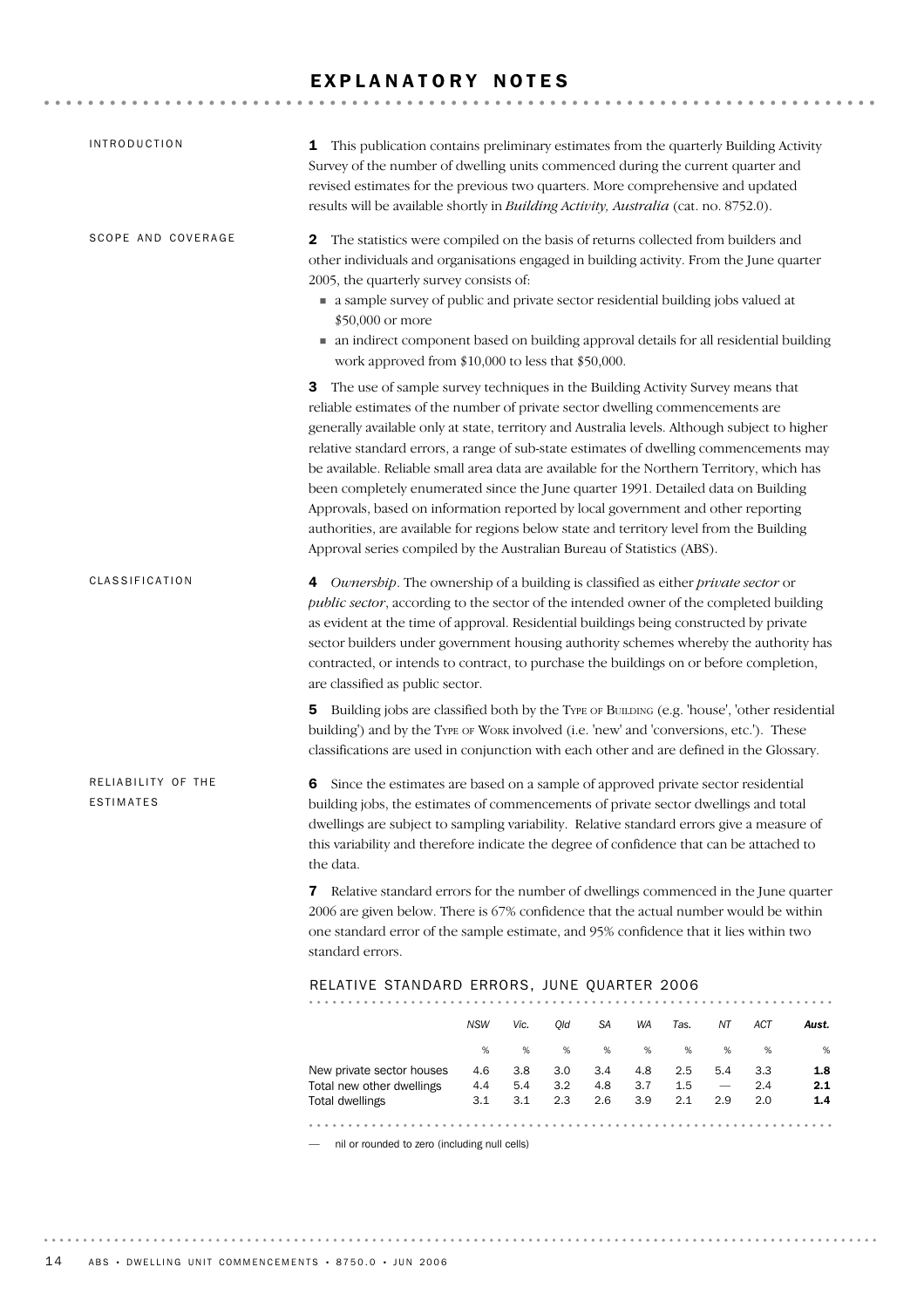#### E X P L A N A T O R Y N O T E S *continued*

| RELIABILITY OF THE<br><b>ESTIMATES</b> continued | <b>8</b> In addition, some returns containing jobs not known to have commenced are not<br>received in time for inclusion in these estimates. Allowance is made for a proportion of<br>these jobs, based on past experience, to have commenced. Estimates in this issue for the<br>last two quarters are therefore subject to revision.                                                                                                                                                                                                                                                                                                                                                                                                                                                                                                     |
|--------------------------------------------------|--------------------------------------------------------------------------------------------------------------------------------------------------------------------------------------------------------------------------------------------------------------------------------------------------------------------------------------------------------------------------------------------------------------------------------------------------------------------------------------------------------------------------------------------------------------------------------------------------------------------------------------------------------------------------------------------------------------------------------------------------------------------------------------------------------------------------------------------|
| SEASONAL ADJUSTMENT                              | Seasonally adjusted building statistics are shown in tables 1-3. In the seasonally<br>9<br>adjusted series, account has been taken of normal seasonal factors, 'trading day' effects<br>arising from the varying numbers of working days in a quarter and the effect of<br>movement in the date of Easter which may, in successive years, affect figures for different<br>quarters.                                                                                                                                                                                                                                                                                                                                                                                                                                                        |
|                                                  | 10 Since seasonally adjusted statistics reflect both irregular and trend movements, an<br>upward or downward movement in a seasonally adjusted series does not necessarily<br>indicate a change of trend. Particular care should therefore be taken in interpreting<br>individual quarter-to-quarter movements. The seasonally adjusted series for total<br>dwellings for Australia and each state and territory has been produced by summing the<br>respective seasonally adjusted series for each of 'new houses', 'new other residential<br>dwellings' and 'conversions, etc.' However, the states and Australia are adjusted<br>independently, which means that the sum of the adjusted state series may not add to the<br>adjusted Australian total.                                                                                  |
|                                                  | <b>11</b> From the June quarter 2003, the seasonally adjusted estimates are produced by the<br>concurrent seasonal adjustment method which takes account of the latest available<br>original estimates. The concurrent seasonal adjustment methodology replaces the<br>forward factor methodology previously used, when seasonal factors were only revised<br>following an annual re-analysis. The concurrent method improves the estimation of<br>seasonal factors and, therefore, the seasonally adjusted and trend estimates for the<br>current and previous quarters. As a result of this improvement, revisions to the<br>seasonally adjusted and trend estimates will be observed for recent periods. In most<br>instances, the only noticeable revisions will be to the previous quarter and the same<br>quarter of a year earlier. |
|                                                  | 12 A more detailed review of concurrent seasonal factors will be conducted annually,<br>generally prior to the release of data for the December quarter.                                                                                                                                                                                                                                                                                                                                                                                                                                                                                                                                                                                                                                                                                   |
| TREND ESTIMATES                                  | Seasonally adjusted series can be smoothed to reduce the impact of the irregular<br>13<br>component in the adjusted series. This smoothed seasonally adjusted series is called a<br>trend estimate.                                                                                                                                                                                                                                                                                                                                                                                                                                                                                                                                                                                                                                        |
|                                                  | <b>14</b> The trend estimates are derived by applying a 7-term Henderson moving average to<br>the seasonally adjusted series. The 7-term Henderson average (like all Henderson<br>averages) is symmetric but, as the end of a time series is approached, asymmetric forms<br>of the average are applied. Unlike weights of the standard 7-term Henderson moving<br>average, the weights employed here have been tailored to suit the particular<br>characteristics of individual series.                                                                                                                                                                                                                                                                                                                                                   |
|                                                  | <b>15</b> While the smoothing technique described in paragraphs 13 and 14 enables trend<br>estimates to be produced for recent quarters, it does result in revisions to the estimates<br>for the most recent three quarters as additional observations become available. There<br>may also be revisions because of changes in the original data. For further information,<br>see Information Paper: A Guide to Interpreting Time Series-Monitoring Trends, 2003<br>(cat. no. 1349.0) or contact the Assistant Director, Time Series Analysis on Canberra<br>$(02)$ 6252 6540 or email <timeseries@abs.gov.au>.</timeseries@abs.gov.au>                                                                                                                                                                                                     |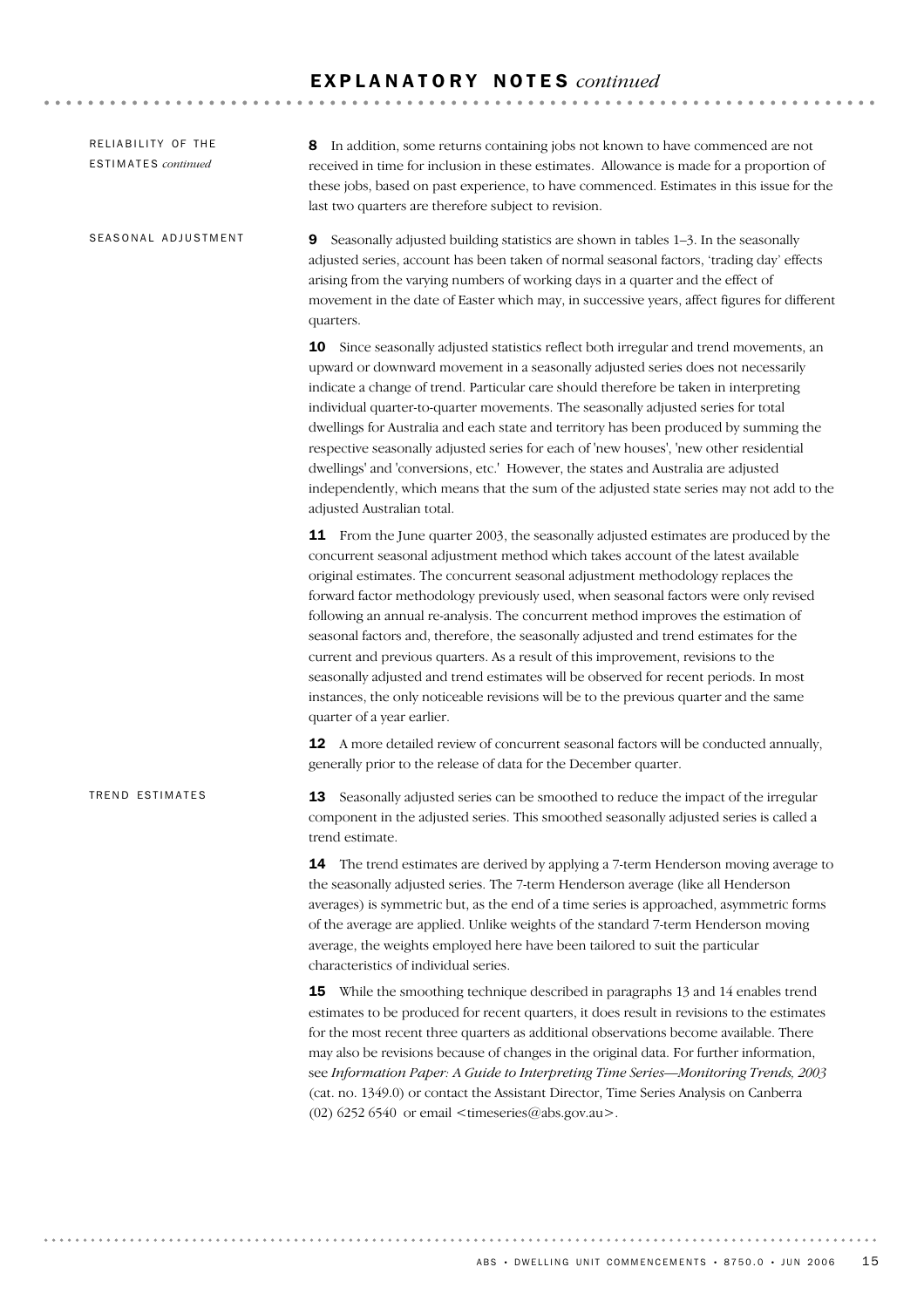# E X P L A N A T O R Y N O T E S *continued*

| ACKNOWLEDGMENT                   | <b>16</b> ABS publications draw extensively on information provided freely by individuals,<br>businesses, governments and other organisations. Their continued cooperation is very<br>much appreciated: without it, the wide range of statistics published by the ABS would<br>not be available. Information received by the ABS is treated in strict confidence as<br>required by the Census and Statistics Act 1905.                                                                                        |
|----------------------------------|---------------------------------------------------------------------------------------------------------------------------------------------------------------------------------------------------------------------------------------------------------------------------------------------------------------------------------------------------------------------------------------------------------------------------------------------------------------------------------------------------------------|
| RELATED PRODUCTS                 | All tables in this publication are available in electronic form on the ABS web site<br>17<br><http: www.abs.gov.au="">.</http:>                                                                                                                                                                                                                                                                                                                                                                               |
|                                  | Users may also wish to refer to the following publications:<br>18<br>Building Activity, Australia, cat. no. 8752.0<br>Building Approvals, Australia, cat. no. 8731.0<br>Construction Work Done, Australia, Preliminary, cat. no. 8755.0<br>House Price Indexes: Eight Capital Cities, cat. no. 6416.0<br>Housing Finance for Owner Occupation, Australia, cat. no. 5609.0<br>Private Sector Construction Industry, Australia, 1996-97, cat. no. 8772.0<br>Producer Price Indexes, Australia, cat. no. 6427.0. |
|                                  | Current publications and other products released by the ABS are listed in the<br>19<br>Catalogue of Publications and Products (cat. no. 1101.0). The Catalogue is available<br>from the National Information and Referral Service on 1300 135 070 or the ABS web site<br><http: www.abs.gov.au="">. The ABS also issues a daily Release Advice on the web site<br/>which details products to be released in the week ahead.</http:>                                                                           |
| ABS DATA AVAILABLE ON<br>REQUEST | As well as the statistics included in this and related publications, the ABS may have<br>20<br>other relevant data available on request. Inquiries should be made to the National<br>Information and Referral Service on 1300 135 070.                                                                                                                                                                                                                                                                        |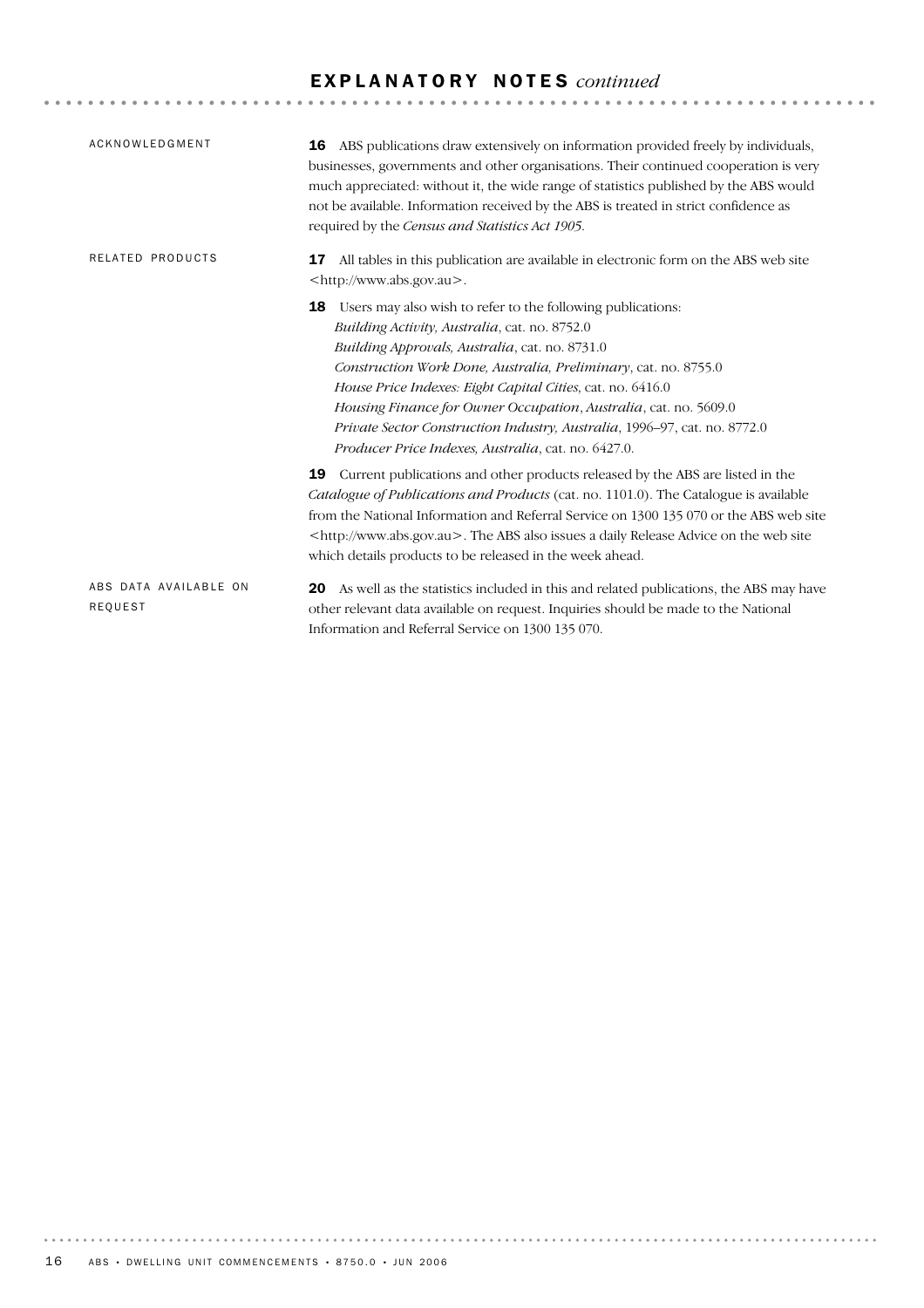## APPENDIX LIST OF ELECTRONIC TABLES

#### ELECTRONIC TABLES

The following tables are available electronically via the ABS web site <http://www.abs.gov.au>. Not all series in the table go back to the earliest start date.

#### COMMENCEMENTS

|                                                                                  | Publication<br>table no. | Electronic<br>table no. | Start date     |
|----------------------------------------------------------------------------------|--------------------------|-------------------------|----------------|
| Dwelling unit commencements                                                      |                          | 1                       | September 1955 |
| Dwelling unit commencements, change from previous period                         | 2                        | n.a.                    |                |
| Dwelling unit commencements, states and territories                              | 3                        | $\overline{2}$          | September 1980 |
| Dwelling unit commencements, states and territories, change from previous period | 4                        | n.a.                    |                |
| Dwelling unit commencements, states and territories, original                    | 5                        | 3                       | September 1955 |
| Dwelling unit commencements, states and territories, private sector, original    | 6                        | 4                       | September 1955 |
| Dwelling unit commencements, states and territories, public sector, original     |                          | 5                       | September 1969 |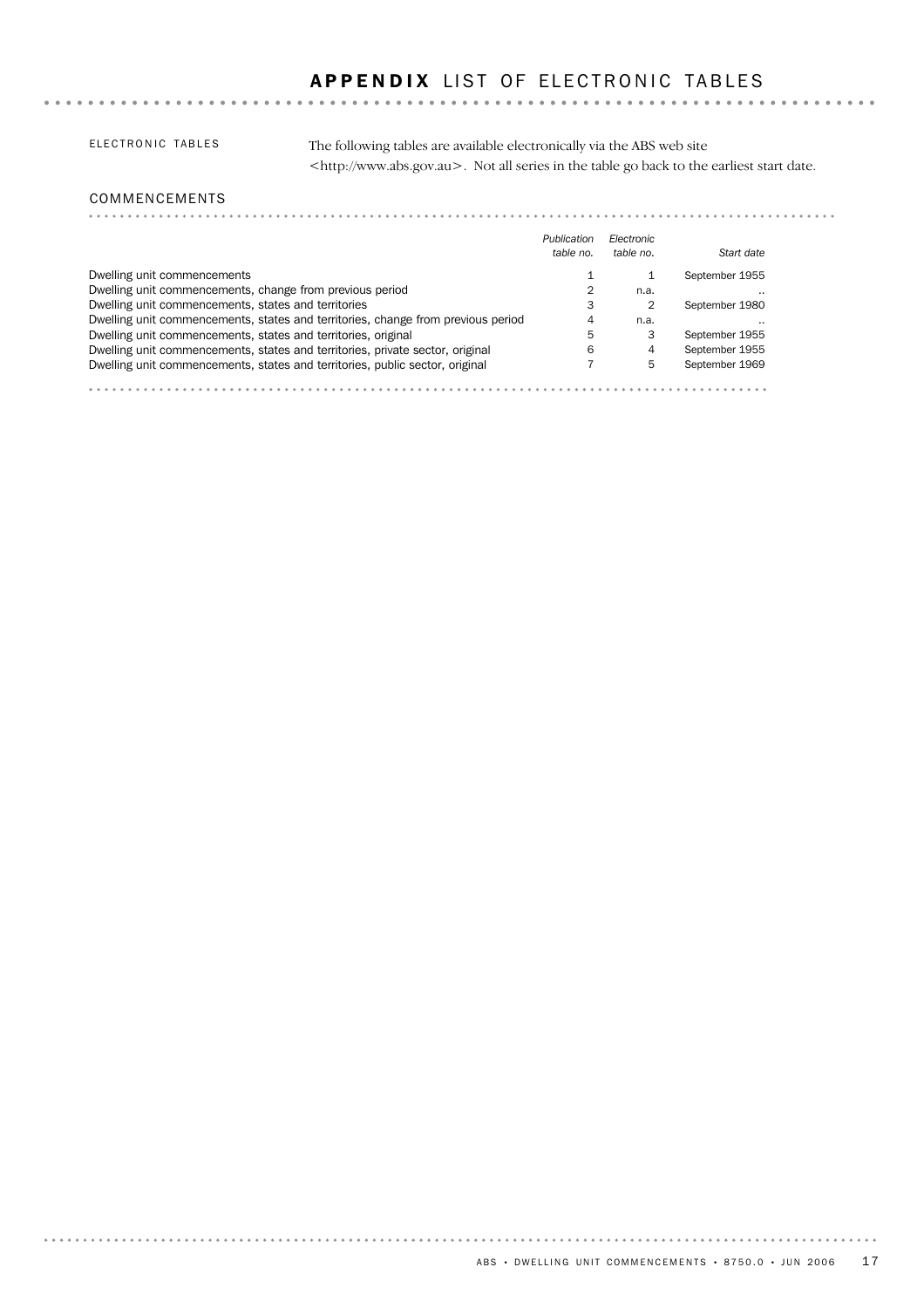## GLOSSARY

| <b>Building</b>                          | A building is a rigid, fixed and permanent structure which has a roof. Its intended<br>purpose is primarily to house people, plant, machinery, vehicles, goods or livestock. An<br>integral feature of a building's design, to satisfy its intended use, is the provision for<br>regular access by persons.                                                                                                                                                                                                                                                                                                                                                                                                                                              |
|------------------------------------------|----------------------------------------------------------------------------------------------------------------------------------------------------------------------------------------------------------------------------------------------------------------------------------------------------------------------------------------------------------------------------------------------------------------------------------------------------------------------------------------------------------------------------------------------------------------------------------------------------------------------------------------------------------------------------------------------------------------------------------------------------------|
| Commenced                                | A building is commenced when the first physical building activity has been performed on<br>site in the form of materials fixed in place and/or labour expended (this includes site<br>preparation but excludes delivery of building materials, the drawing of plans and<br>specifications and the construction of non-building infrastructures, such as roads).                                                                                                                                                                                                                                                                                                                                                                                          |
| Conversions, etc.                        | A conversion is building activity which converts a non-residential building to a residential<br>building, e.g. conversion of a warehouse to residential apartments. Conversion is<br>considered to be a special type of alteration. 'Conversions, etc.' are the number of<br>dwelling units created as part of alterations and additions to, or conversions of, existing<br>residential or non-residential buildings and as part of the construction of non-residential<br>building. 'Conversions, etc.' are shown separately in tables 4 to 6 and are included in the<br>total number of dwelling units.                                                                                                                                                |
| Dwelling unit                            | A dwelling unit is a self-contained suite of rooms, including cooking and bathing facilities<br>and intended for long-term residential use. Units (whether self-contained or not) within<br>buildings offering institutional care, such as hospitals, or temporary accommodation,<br>such as motels, hostels and holiday apartments, are not defined as dwelling units.                                                                                                                                                                                                                                                                                                                                                                                  |
| House                                    | A house is a detached building predominantly used for long-term residential purposes<br>and consisting of only one dwelling unit. Thus, detached 'granny flats' and detached<br>dwelling units (such as caretakers' residences) associated with non-residential buildings<br>are defined as houses for the purpose of these statistics.                                                                                                                                                                                                                                                                                                                                                                                                                  |
| <b>New</b>                               | Building activity which will result in the creation of a building which previously did not<br>exist.                                                                                                                                                                                                                                                                                                                                                                                                                                                                                                                                                                                                                                                     |
| Number of dwelling unit<br>commencements | For other residential building, these statistics present the number of dwelling units in<br>such buildings (and not the number of buildings). For example, if a new building with<br>25 apartments is commenced, then 25 is included in the number of dwelling unit<br>commencements under 'new other residential building'. Residential building activity<br>involving a number of residential buildings of the same type of building and which are<br>being built on the same site are sometimes grouped. Thus, when a project involving the<br>construction of, say, a group of 10 houses is commenced in the sense that work has<br>started on the first one or two houses, then all 10 houses may be counted as<br>commencements in the statistics. |
| Other residential building               | An other residential building is a building other than a house primarily used for<br>long-term residential purposes and which contains (or has attached to it) more than one<br>dwelling unit (e.g. includes blocks of flats, home units, attached townhouses, villa units,<br>terrace houses, semidetached houses, maisonettes, duplexes, apartment buildings, etc.).                                                                                                                                                                                                                                                                                                                                                                                   |
| Residential building                     | A residential building is a building predominantly consisting of one or more dwelling<br>units. Residential buildings can be either houses or other residential buildings.                                                                                                                                                                                                                                                                                                                                                                                                                                                                                                                                                                               |